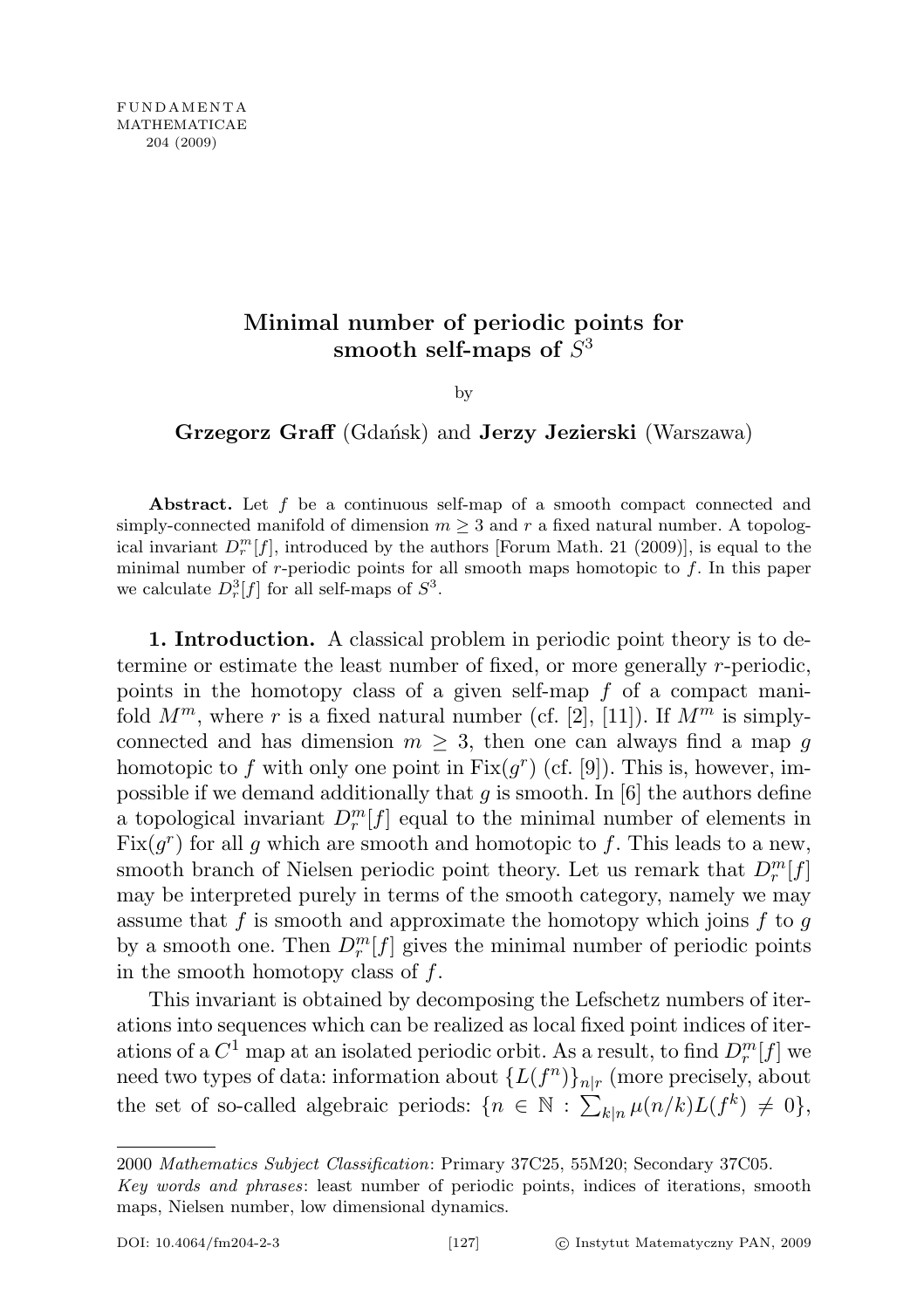for  $n \mid r$ , where  $\mu$  is the Möbius function) and the description of all possible sequences of local indices of iterations. The article joins the ideas of three papers: [6] in which  $D_r^m[f]$  is defined, [12] where a description of the algebraic periods of self-maps of  $S^3$  is given, and finally [7], giving a classification of sequences of local indices of iterations in dimension 3. Basing on these results we are able to determine  $D_r^3[f]$  for all self-maps of a smooth 3-manifold which is closed, connected and simply-connected, i.e., a 3-dimensional sphere, provided that the result of G. Perelman on the Poincaré conjecture is true.

It is worth pointing out that  $D_r^3[f]$ , for self-maps of  $S^3$ , is almost independent of  $f$ , namely it is insensitive to the homotopy class of  $f$ , which seems rather unexpected. For example, if  $r$  is odd and  $f$  is a map with  $|\deg(f)| > 1$ , then  $D_r^3[f] \in {\{\zeta(r) - 1, \zeta(r)\}}$ , where  $\zeta(r)$  is the number of divisors of  $r$  (cf. Theorem 4.2). This follows from the simply-connectedness of  $S<sup>3</sup>$  and the fact that the set of algebraic periods is equal to the set of all natural numbers. As a consequence, for  $S^3$  the value of  $D_r^3[f]$  may be perceived as an invariant of the whole space rather than of the homotopy class of f. The same remains true for self-maps of 3-dimensional manifolds (with boundary) with fast growth of the Lefschetz numbers of iterations [5].

The article is organized as follows: in Sections 2 and 3 we introduce the notation and definitions and we recall the necessary statements of [6], [7] and [12]. In Section 4 we give the main results (Theorems 4.2 and 4.7). The case of r odd is a consequence of the previously known facts (in particular Theorem 2.9 from  $[6]$ , while the case of r even needs a careful and detailed analysis.

2. Preliminary results. A sequence of indices of iterations at an isolated fixed (periodic) point plays a crucial role in minimizing the number of periodic points in a homotopy class. Let  $f: U \to \mathbb{R}^m$ , where U is an open subset of  $\mathbb{R}^m$ , be a map such that  $x_0$  is an isolated fixed point for each iteration of f. Then the sequence  $\{\text{ind}(f^n, x_0)\}_{n=1}^{\infty}$  of local indices is well-defined. Below we introduce a useful notation for representing such sequences, which will be used in the next sections.

DEFINITION 2.1. For a given  $k \in \mathbb{N}$  we define

$$
reg_k(n) = \begin{cases} k & \text{if } k \mid n, \\ 0 & \text{if } k \nmid n. \end{cases}
$$

In other words,  $reg_k$  is the periodic sequence

$$
(0,\ldots,0,k,0,\ldots,0,k,\ldots),
$$

where the non-zero entries appear for indices divisible by  $k$ . A sequence of indices of iterations (just as any integer sequence) has the so-called periodic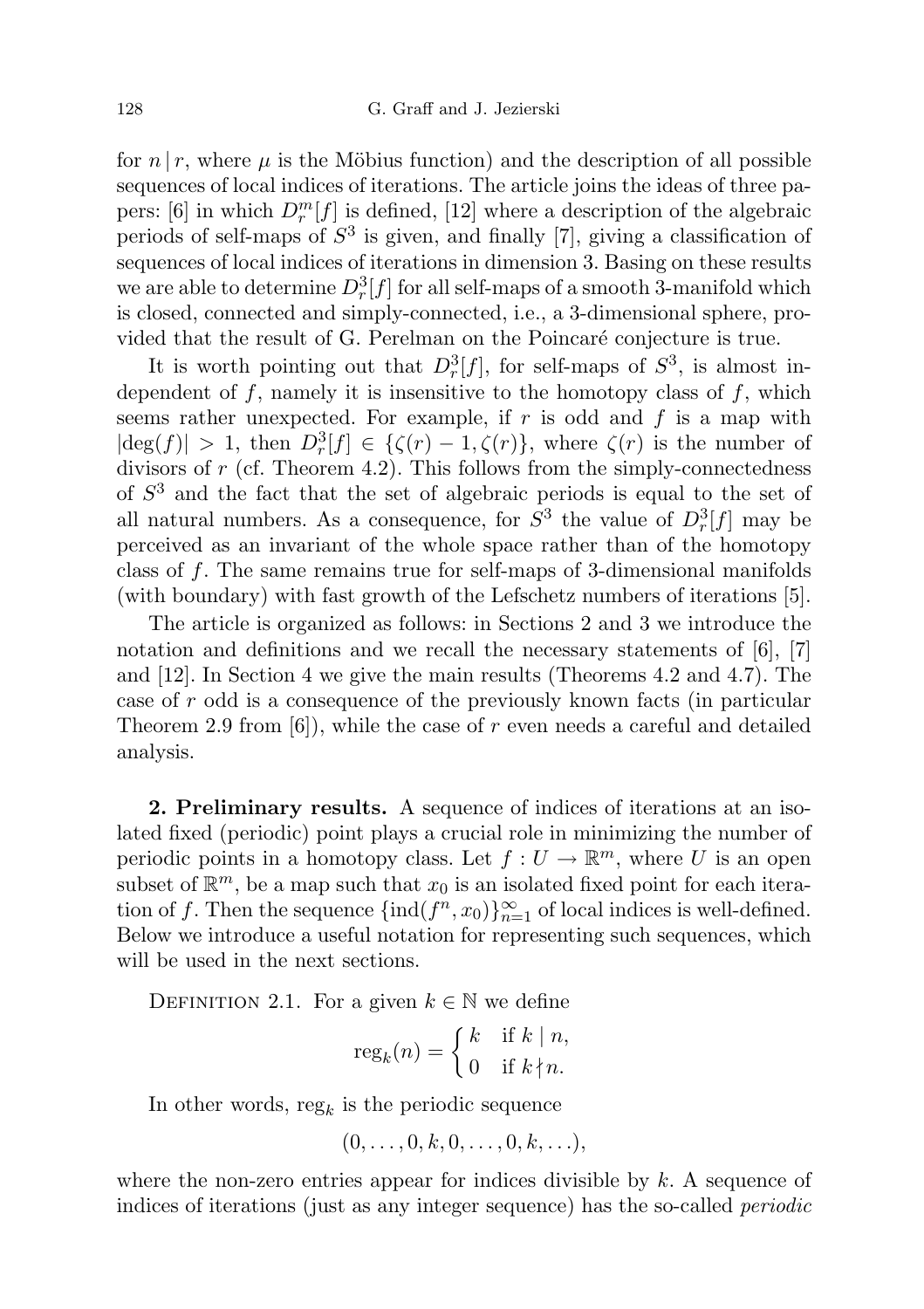expansion [13],

(2.1) 
$$
\text{ind}(f^n, x_0) = \sum_{k=1}^{\infty} a_k \text{reg}_k(n),
$$

where  $a_n = n^{-1} \sum_{k|n} \mu(n/k) \text{ind}(f^k, x_0)$  and  $\mu$  is the classical Möbius function, i.e.,  $\mu : \mathbb{N} \to \mathbb{Z}$  is defined by the following three properties:  $\mu(1) = 1$ ,  $\mu(k) = (-1)^s$  if k is a product of s different primes, and  $\mu(k) = 0$  otherwise.

It has turned out that the indices of iterations must satisfy some conditions, found in [4], called the Dold relations (or Dold congruences).

THEOREM 2.2 (Dold relations). All coefficients of the periodic expansion of a sequence of indices of iterations are integers, i.e.,  $a_k \in \mathbb{Z}$  in (2.1).

For  $p \geq 1$  we define  $P_p(f) = \text{Fix}(f^p) \setminus \bigcup_{0 \leq n < p} \text{Fix}(f^n)$ . If  $x \in P_p(f)$ , then the orbit of  $x$  will be called a *p-orbit*.

Now we introduce the notion of a *differential Dold sequence* in  $\mathbb{R}^m$  for a p-orbit, briefly a  $DD^m(p)$  sequence. This is a sequence which can be realized as a sequence of indices of iterations on an isolated  $p$ -orbit for some smooth map in m-dimensional space.

DEFINITION 2.3. A sequence of integers  ${c_n}_{n=1}^{\infty}$  is called a  $DD^m(p)$ sequence if there is a  $C^1$  map  $\phi: U \to \mathbb{R}^m$  (U an open subset of  $\mathbb{R}^m$ ) and its isolated p-orbit P such that  $c_n = \text{ind}(\phi^n, P)$ . If this equality holds for  $n | r$ , where r is fixed, then the finite sequence  $\{c_n\}_{n|r}$  will be called a  $DD^m(p|r)$ sequence. The number p will be called the *multiplicity* of  ${c_n}_n$ .

There is a close relation, established in [6], between the minimal number of r-periodic points for all smooth maps in a given homotopy class and  $DD^m(p|r)$  sequences (Theorem 2.5 below).

DEFINITION 2.4. Let  $\{\xi_n\}_{n|r}$  be a sequence of integers satisfying the Dold relations, i.e., its coefficients in the periodic expansion are integers. Assume that we are able to decompose  $\{\xi_n\}_{n|r}$  as

$$
\xi(n) = c_1(n) + \cdots + c_s(n),
$$

where  $c_i$  is a  $DD^m(l_i|r)$  sequence for  $i = 1, \ldots, s$ . Each such decomposition determines the sum of the multiplicities, i.e., the number  $l = l_1 + \cdots + l_s$ . We define  $D_r^m[\xi]$  to be the smallest l which can be obtained in this way.

Let  ${L(f^n)}_{n|r}$  be the sequence of the Lefschetz numbers of iterations of f. We define  $D_r^m[f] = D_r^m[\{L(f^n)\}_{{n|r}}].$ 

THEOREM 2.5 ([6]). Let M be a smooth, compact, connected and simplyconnected manifold of dimension  $m \geq 3$  and  $r \in \mathbb{N}$  a fixed number. For M with nonempty boundary, assume additionally that f has no periodic points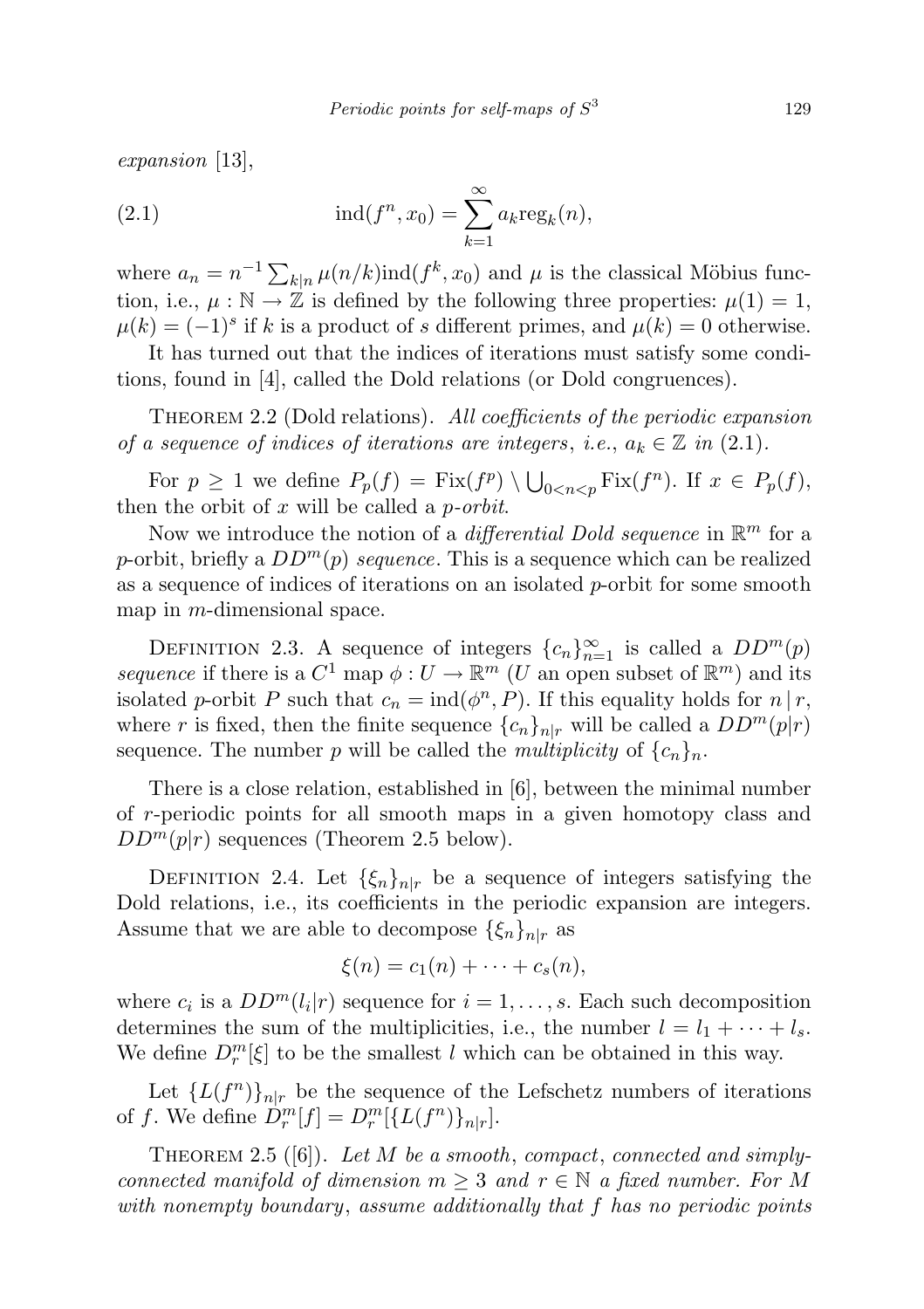on the boundary. Then

 $\min\{\#\text{Fix}(g^r): g \text{ is } C^1 \text{ and is homotopic to } f\} = D_r^m[f].$ 

By Definition 2.4 determining  $D_r^m[f]$  requires the knowledge of all  $DD<sup>m</sup>(p)$  sequences. There are strong restrictions on such sequences, found by Chow, Mallet-Paret and Yorke [3].

It is not difficult to observe that in order to obtain any  $DD^m(p)$  sequence  ${d_n}_n$  it is enough to replace each reg<sub>k</sub> by reg<sub>nk</sub> in the periodic expansion of some  $DD^m(1)$  sequence  $\{c_n\}_n$  (we will say that  $\{d_n\}_n$  comes from  $\{c_n\}_n$ ). As a consequence, we will know all  $DD^m(p)$  sequence if we know all  $DD^m(1)$ sequences. This is provided in dimension 3 by the following theorem:

THEOREM 2.6 ([7]). The complete list of  $DD^3(1)$  sequences is given below:

(A)  $c_A(n) = a_1 \text{reg}_1(n) + a_2 \text{reg}_2(n),$ (B)  $c_B(n) = \text{reg}_1(n) + a_d \text{reg}_d(n),$ (C)  $c_C(n) = -\text{reg}_1(n) + a_d \text{reg}_d(n),$ (D)  $c_D(n) = a_d \text{reg}_d(n),$ (E)  $c_E(n) = \text{reg}_1(n) - \text{reg}_2(n) + a_d \text{reg}_d(n),$ (F)  $c_F(n) = \text{reg}_1(n) + a_d \text{reg}_d(n) + a_{2d} \text{reg}_{2d}(n)$ , where d is odd, (G)  $c_G(n) = \text{reg}_1(n) - \text{reg}_2(n) + a_d \text{reg}_d(n) + a_{2d} \text{reg}_{2d}(n)$ , where d is odd.

In all cases  $d \geq 3$  and  $a_i \in \mathbb{Z}$ .

In fact, in dimension 3, to find  $D_r^3[f]$  we only need to know some special  $DD^{3}(2)$  sequences, in addition to  $DD^{3}(1)$  sequences (see Lemma 2.7).

Let us list three  $DD^3(2)$  sequences which come from  $DD^3(1)$  sequences of the form  $(E)$ ,  $(F)$  and  $(G)$ :

- (E')  $c_{E'}(n) = \text{reg}_2(n) \text{reg}_4(n) + a_{2d}\text{reg}_{2d}(n)$ , where  $d \geq 3$ ,
- $(F')$   $c_{F'}(n) = \text{reg}_2(n) + a_{2d}\text{reg}_{2d}(n) + a_{4d}\text{reg}_{4d}(n)$ , where  $d \geq 3$  is odd,
- $(G')$   $c_{G'}(n) = \text{reg}_2(n) \text{reg}_4(n) + a_{2d}\text{reg}_{2d}(n) + a_{4d}\text{reg}_{4d}(n)$ , where  $d \geq 3$ is odd.

In all cases  $a_{2d}$  and  $a_{4d}$  are arbitrary integers.

LEMMA 2.7 ([6]). Let  $f : M \to M$  be a  $C^1$  map with dim  $M = 3$ . Then in the definition of  $D_r^3[f]$  it is enough to consider only  $DD^3(1|r)$  sequences, *i.e.*, sequences which for  $n | r$  are of the forms  $(A)$ – $(G)$ , and  $DD^3(2|r)$  sequences of the forms  $(E'), (F')$  and  $(G').$ 

Let  $r$  be a fixed natural number. The sequence of Lefschetz numbers  ${L(f<sup>n</sup>)}<sub>n=1</sub><sup>∞</sup>$  also satisfies the Dold relations, so we can write its periodic expansion:

(2.2) 
$$
L(f^n) = \sum_{k=1}^{\infty} b_k \operatorname{reg}_k(n).
$$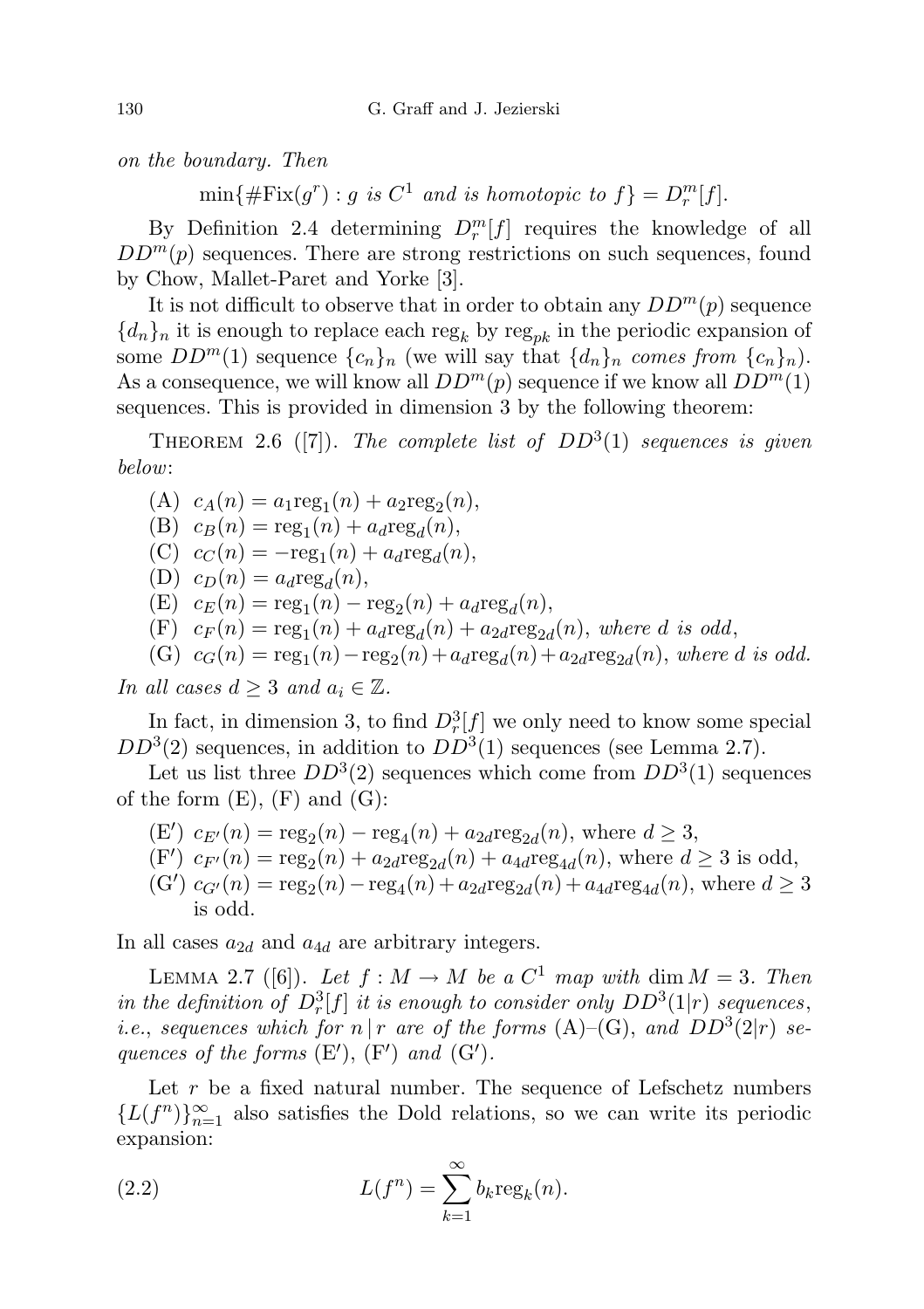DEFINITION 2.8. We define  $B(f)$ , the set of *algebraic periods* of f, as  $B(f) = \{k \in \mathbb{N} : b_k \neq 0\}$ , and  $B_r(f)$ , the set of algebraic periods of f up to level r, as  $B_r(f) = \{k \in \mathbb{N} : k | r \text{ and } b_k \neq 0\}.$ 

Let us now rewrite the formula  $(2.2)$  for  $n | r$  as

(2.3) 
$$
L(f^{n}) = b_{1} \text{reg}_{1}(n) + b_{2} \text{reg}_{2}(n) + b_{4} \text{reg}_{4}(n) + \sum_{k \in G} b_{k} \text{reg}_{k}(n),
$$

where  $b_1, b_2, b_4$  are arbitrary integers, and

$$
G = \{k \in \mathbb{N} : k \notin \{1, 2, 4\} \text{ and } b_k \neq 0\} = B_r(f) \setminus \{1, 2, 4\}.
$$

Let

$$
H = \{k \in G : k \text{ is odd and } b_k \neq 0, b_{2k} \neq 0\}.
$$

In the next section we will use the following result proved in [6].

THEOREM 2.9. If  $r$  is odd, then

(\*) 
$$
D_r^3[f] = \begin{cases} \#G & \text{if } |L(f)| \leq \#G, \\ \#G+1 & otherwise. \end{cases}
$$

If r is even and  $r > 4$ , then

(\*\*) 
$$
D_r^3[f] \in [\#G - \#H, \#G - \#H + 2].
$$

**3. Algebraic periods.** In order to calculate  $D_r^3[f]$  we need to know the periodic expansion of the Lefschetz numbers. Thus, we need to know exactly the set of algebraic periods of  $f$  (cf. Definition 2.8). We will base on the description of the algebraic periods for self-maps of  $S<sup>3</sup>$  which is given in [12]. We use homology spaces with rational coefficients.

Let us recall that

$$
H_i(S^3) = \begin{cases} \mathbb{Q} & \text{for } i = 0, 3, \\ 0 & \text{otherwise.} \end{cases}
$$

Let  $f: S^3 \to S^3$ . The homomorphism  $f_{*3}: H_3(S^3; \mathbb{Q}) \to H_3(S^3; \mathbb{Q})$ is multiplication by a number  $\beta \in \mathbb{Z}$ , called the degree of f (denoted deg(f)). Fix  $r \in \mathbb{N}$ . We consider the periodic expansion of  $\{L(f^n)\}_{n=1}^{\infty}$ given by (2.2). Recall that by Definition 2.8,  $b_n \neq 0$  is equivalent to  $n \in B(f)$ .

LEMMA 3.1 ([12, Theorem 1.2]). Let  $b_n$  denote the nth coefficient of the periodic expansion of  $\{L(f^n)\}_{n=1}^{\infty}$ . Then:

- (a)  $b_1 = 1 \beta$ .
- (b)  $b_2 = 0$  if and only if  $\beta \in \{0, 1\}.$
- (c) If  $n > 2$ , then  $b_n = 0$  if and only if  $\beta \in \{-1, 0, 1\}$ .

Let  $\zeta(r)$  denote the number of divisors of r. Assume that  $\beta \notin \{-1,0,1\}$ . Then, by Lemma 3.1,  $B(f) = N$  and the following proposition holds: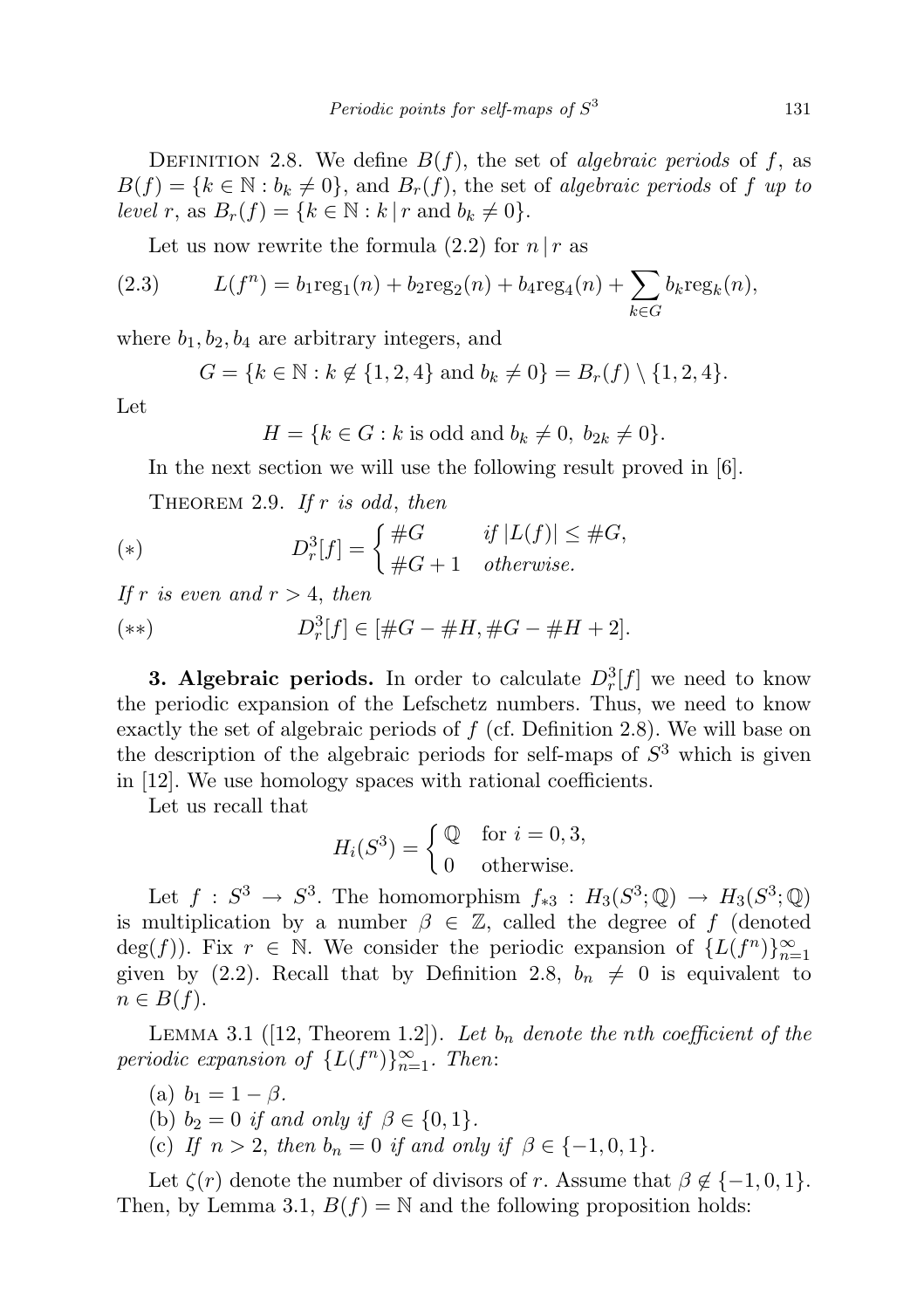PROPOSITION 3.2.  $B_r(f) = \{n \in \mathbb{N} : n | r\}$ , or equivalently  $\#B_r(f) = \zeta(r)$ .

By Proposition 3.2 and the definition of G we obtain:

PROPOSITION 3.3.

- (1) For r odd,  $G = B_r(f) \setminus \{1\}$ , thus  $\#G = \zeta(r) 1$ .
- (2) For r even:
	- if  $4 | r$ , then  $G = B_r(f) \setminus \{1, 2, 4\}$ , thus  $\# G = \zeta(r) 3$ ,
	- if  $4 \nmid r$ , then  $G = B_r(f) \setminus \{1, 2\}$ , thus  $\#G = \zeta(r) 2$ .

LEMMA 3.4. If r is even, then  $#H = \eta(r) - 1$ , where  $\eta(r)$  denotes the number of odd divisors of r.

*Proof.* Observe that  $#H$  is the number of pairs k, 2k, where  $k \mid r, k > 1$ is odd, in G. As each natural 2k is also an algebraic period, every odd  $k > 1$ determines such a pair and thus an element in  $H$ .

4. Minimal number of periodic points for self-maps of  $S<sup>3</sup>$ . The exact determination of the minimal number of r-periodic points for all smooth maps homotopic to a map  $f: S^3 \to S^3$  of degree  $\beta$  will be given in Proposition 4.1 and Theorems 4.2 and 4.7 below.

PROPOSITION 4.1. For each self-map f of  $S^3$  we have  $L(f^n) = 1 - \beta^n$ . This implies the following statements.

- If  $\beta = 1$ , then  $L(f^n) = 0$  for all n, hence  $D_r^3[f] = 0$ .
- If  $\beta = -1$ , then  $L(f^n) = 2\text{reg}_1(n) \text{reg}_2(n)$ , hence  $D_r^3[f] = 1$  for all r, because the Lefschetz numbers of iterations form a sequence of the type  $(A)$ .
- If  $\beta = 0$ , then  $L(f^n) = \text{reg}_1(n)$ , and analogously to the previous case,  $D_r^3[f] = 1.$

In order to find  $D_r^3[f]$  for f such that  $|\beta| = |\text{deg}(f)| > 1$ , we will use Theorem 2.9. For  $r$  odd, Theorem 2.9 together with Proposition 3.3(1) and the fact that  $L(f) = 1 - \beta$  immediately give the value of  $D_r^3[f]$ :

THEOREM 4.2. For r odd and  $|\beta| > 1$ ,

$$
D_r^3[f] = \begin{cases} \zeta(r) - 1 & \text{if } \zeta(r) \ge \beta \ge 2 - \zeta(r), \\ \zeta(r) & \text{otherwise.} \end{cases}
$$

**4.1.** The case of  $r$  even. Let

(4.1) 
$$
L(f^{n}) = b_{1} \text{reg}_{1}(n) + b_{2} \text{reg}_{2}(n) + b_{4} \text{reg}_{4}(n) + \sum_{k \in G} b_{k} \text{reg}_{k}(n) = \sum_{i} c_{i}(n)
$$

be a minimal decomposition of Lefschetz numbers, where each  $c_i$  is a  $DD^3(p_i|r)$  sequence and  $\sum_i p_i = D_r^3[f]$  (cf. Definition 2.4). Let A be the set consisting of the sequences  $c_i$ .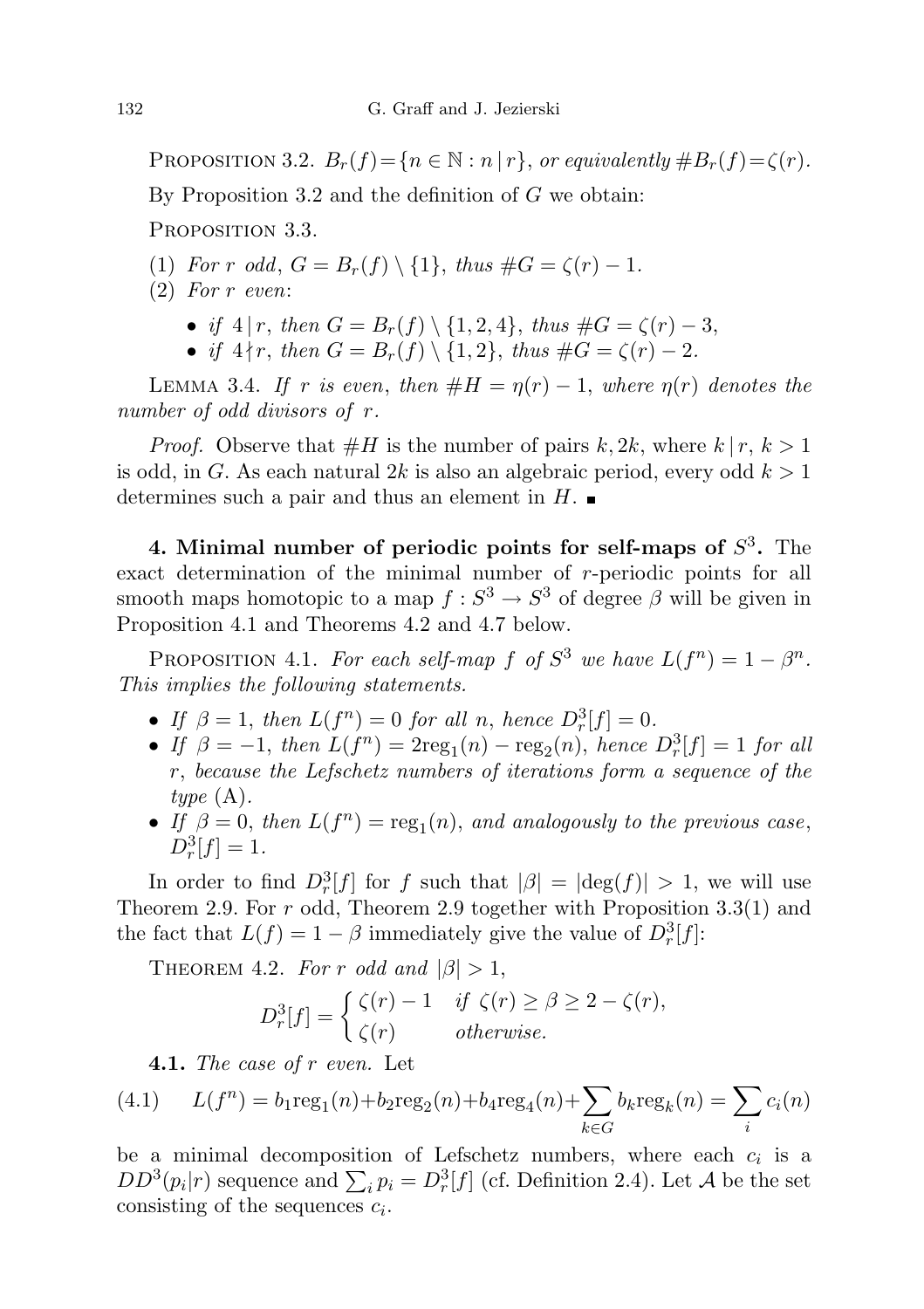Note that, by Lemma 2.7, each  $c_i$  has one of the forms  $(A)$ – $(G)$ ,  $(E')$ – $(G')$ , which implies that  $p_i \leq 2$ . Recall that by Theorem 2.9,

(4.2) 
$$
D_r^3[f] \in [\#G - \#H, \#G - \#H + 2].
$$

DEFINITION 4.3. We will say that a sequence  $\psi$  of one of the types  $(A)$ – $(G)$ ,  $(E')$ – $(G')$  reduces a sequence  $b_k$ reg<sub>k</sub> in the periodic expansion of Lefschetz numbers (4.1) if  $k \in B_r(f)$  and  $a_k = b_k$ , i.e.  $b_k \text{reg}_k$  appears in the periodic expansion of  $\psi$ .

For a self-map  $f$  of  $S^3$ , the following lemma holds.

LEMMA 4.4. If  $|\beta| = |\deg(f)| > 1$ , 4 | r and r > 4 then each set A of sequences realizing  $D_r^3[f]$  contains a sequence of one of the types (B)–(E) with the term  $a_4 \text{reg}_4$   $(a_4 \neq 0)$ .

*Proof.* Suppose that in A there is no sequence of any of the types  $(B)$ – $(E)$ with  $a_4$ reg<sub>4</sub>, where  $a_4 \neq 0$ . Then  $b_4 = (\beta^2 - \beta^4)/4 \leq -3$  (as  $|\beta| > 1$ ) implies the existence in  $A$  of at least three sequences:

(4.3) γ1, γ2, γ<sup>3</sup>

of the types (G') or (E'), since only these give a negative contribution to  $b_4$ . We will show that this leads to a contradiction with the minimality of  $A$ .

For odd  $d (d > 1, 4d | r)$  let us consider the following triple which appears in the formula (4.1):

(4.4) 
$$
b_d \text{reg}_d(n) + b_{2d} \text{reg}_{2d}(n) + b_{4d} \text{reg}_{4d}(n).
$$

By Lemma 3.1 each coefficient in  $(4.4)$  is non-zero. A  $(G')$  sequence may be used in  $A$  only if it reduces part of such a triple, namely its last two terms. Then we have to use one  $(B)$ – $(E)$  sequence to reduce  $b_d$ reg<sub>d</sub>, which makes the contribution of the triple (4.4) to  $D_r^3[f]$  equal to  $2+1=3$ . On the other hand, we may use  $(F)$  or  $(G)$  to reduce the first two terms and one  $(B)$ – $(E)$ sequence to reduce the last. As a result we get the smaller contribution  $1 + 1 = 2.$ 

Suppose that among  $\gamma_1$ ,  $\gamma_2$ ,  $\gamma_3$  in (4.3) there are three (G')'s. Their contribution to  $D_r^3[f]$  is 9. On the other hand, independently of the values of  $b_1$ ,  $b_2$ ,  $b_4$ , there is a smaller realization: we may reduce these three triples by six other sequences in the way indicated above and  $b_1 \text{reg}_1(n) + b_2 \text{reg}_2(n) +$  $b_4 \text{reg}_4(n)$  by one (A) sequence and one (B)–(E) sequence. This gives eight sequences in total, contradicting the minimality.

Similarly, we get a contradiction when we assume that at least one of the three sequences  $\gamma_1$ ,  $\gamma_2$ ,  $\gamma_3$  is of the type (E') (we replace the expression  $c_{E'} = \text{reg}_2(n) - \text{reg}_4(n) + a_{2d}\text{reg}_{2d}(n)$  which counts with multiplicity 2 with  $c_D = a_{2d} \text{reg}_{2d}(n)$  of multiplicity 1 and repeat the same reasoning as in the case of three  $(G)$  sequences).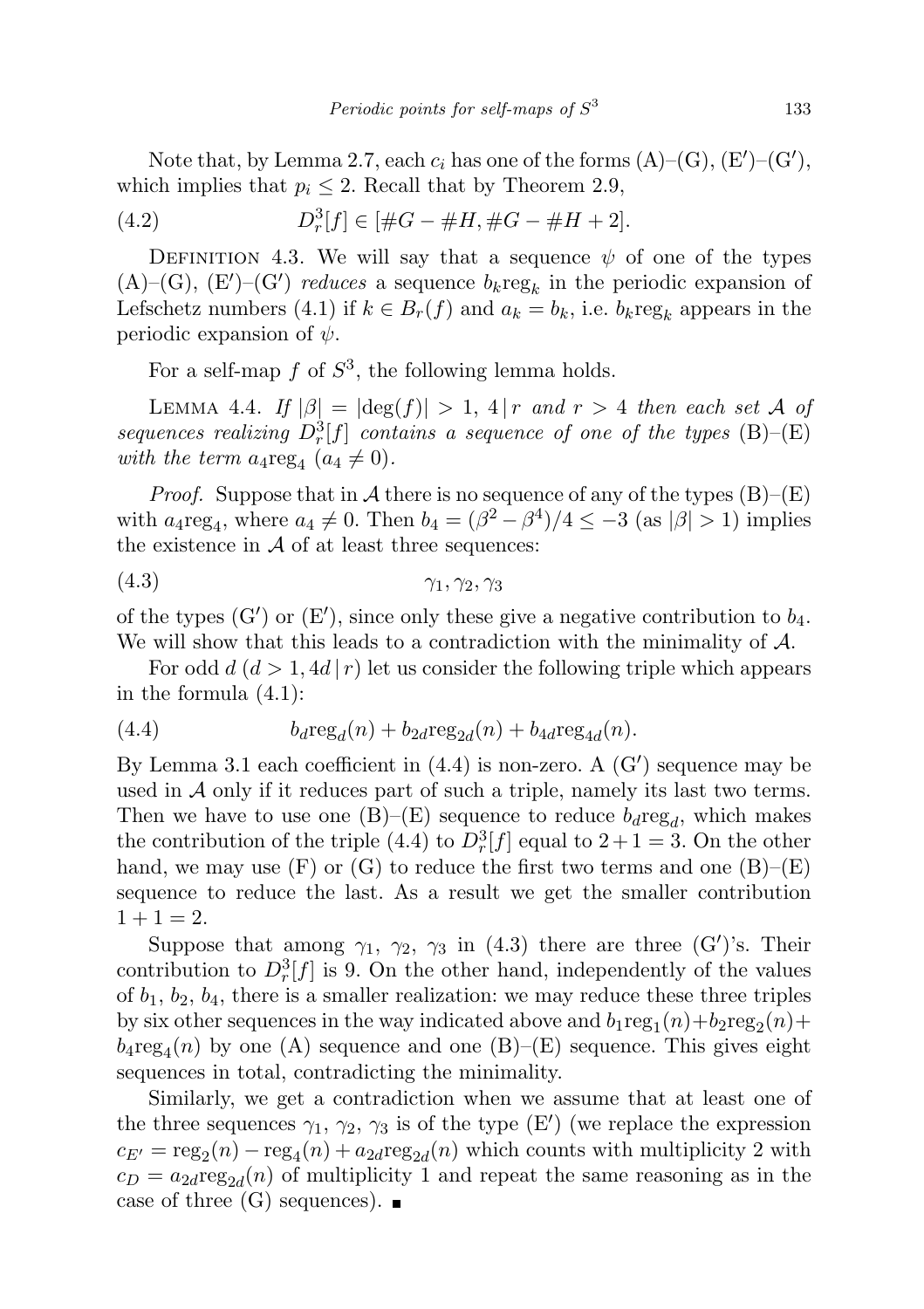COROLLARY 4.5. Under the assumptions of Lemma 4.4,

$$
D_r^3[f] \in \{ \#G - \#H + 1, \#G - \#H + 2 \}.
$$

*Proof.* By Theorem 2.9 it is enough to exclude the possibility  $D_r^3[f] =$  $\#G - \#H$ . Assume that a set A of sequences realizes  $D_r^3[f] = \#G - \#H$ . By Lemma 4.4 there is a sequence of one of the types  $(B)$ – $(E)$  in A with the term  $a_4$ reg<sub>4</sub>. The remaining  $#G - #H - 1$  sequences (counting multiplicity) must reduce  $b_k \text{reg}_k$  for  $k \in G$ . Only (F) and (G) sequences reduce two  $b_k \text{reg}_k$ ,  $k \in G$ , and we may use them in such a way  $#H$  times  $((F'), (G')$  also reduce two  $b_k \text{reg}_k$ 's but they are counted twice). Now the remaining  $\#G - 2\#H$  $b_k \text{reg}_k$ 's must be reduced by  $\#G - 2\#H - 1$  sequences of types  $(A)$ – $(E)$ ,  $(E')$ – $(G')$  (counting multiplicity). This is impossible, since each of  $(A)$ – $(E)$ reduces at most one  $b_k \text{reg}_k$  with  $k \in G$ , and each  $(\text{E}')-(\text{G}')$  is counted twice and reduces at most two  $b_k \text{reg}_k$  with  $k \in G$ .

LEMMA 4.6. Suppose that  $|\text{deg}(f)| > 1$  and  $D_r^3[f] = #G - #H + 1$ . Then there is a minimal set realizing  $D_r^3[f]$  containing only (B)–(G) sequences.

Moreover , we may assume that this set contains one sequence of the type (B)–(E) with  $a_d \text{reg}_d$  such that  $d = 4$  and  $\#G - 2\#H$  sequences of the types (B)–(E) with  $d \neq 4$  and  $#H$  sequences of the types (F)–(G).

*Proof.* Let us fix a minimal set  $\mathcal{A}$ . By Lemma 4.4 there is a sequence  $c_{(4)}$  in A of one of the types (B)–(E) with  $a_4$ reg<sub>4</sub>. We then take  $a_4 = b_4$ . The remaining sequences realize  $b_k \text{reg}_k$  for  $k \in G$ , hence each of them must realize at least one  $b_k \text{reg}_k$  so none of them is of the type  $(A)$ .

Let us assume that A contains a sequence of the type  $(G')$ ,

$$
c_{G'} = \text{reg}_2 - \text{reg}_4 + a_{2d} \text{reg}_{2d} + a_{4d} \text{reg}_{4d}.
$$

We will show how to change  $\mathcal A$  into another minimal system  $\mathcal A'$  in which  $c_{G'}$ does not appear. Namely, we change three sequences in  $\mathcal{A}$ :

- Instead of  $c_{G'}$  we take two sequences of the type (D):  $a_{2d} \text{reg}_{2d}$ ,  $a_{4d} \text{reg}_{4d}$ .
- Instead of  $c_{(4)}$  with  $a_4$ reg<sub>4</sub> we take  $c'_{(4)}$  with  $(a_4 1)$ reg<sub>4</sub>.
- Let us notice that  $b_2 = (\beta \beta^2)/2 < 0$  implies the existence of a sequence  $\psi$  of the type (E) or (G), since only these have a negative contribution to  $b_2$ . Instead of such a sequence we take  $\psi'(n) = \text{reg}_2(n) + \psi(n)$ , which is an expression of the type  $(B)$  or  $(F)$  respectively.

This gives a system  $\mathcal{A}'$  with the same sum of multiplicities as  $\mathcal{A}$  (so also minimal) with one fewer expression of the type  $(G')$ . Similarly we may remove expressions of the type  $(E')$  and  $(F')$ .

THEOREM 4.7. Let r be even and  $|\beta| > 1$ . Then  $D_r^3[f] \in \{ \zeta(r) - \eta(r) - 1,$  $\zeta(r) - \eta(r)$ . What is more,  $D_r^3[f] = \zeta(r) - \eta(r) - 1$  if and only if one of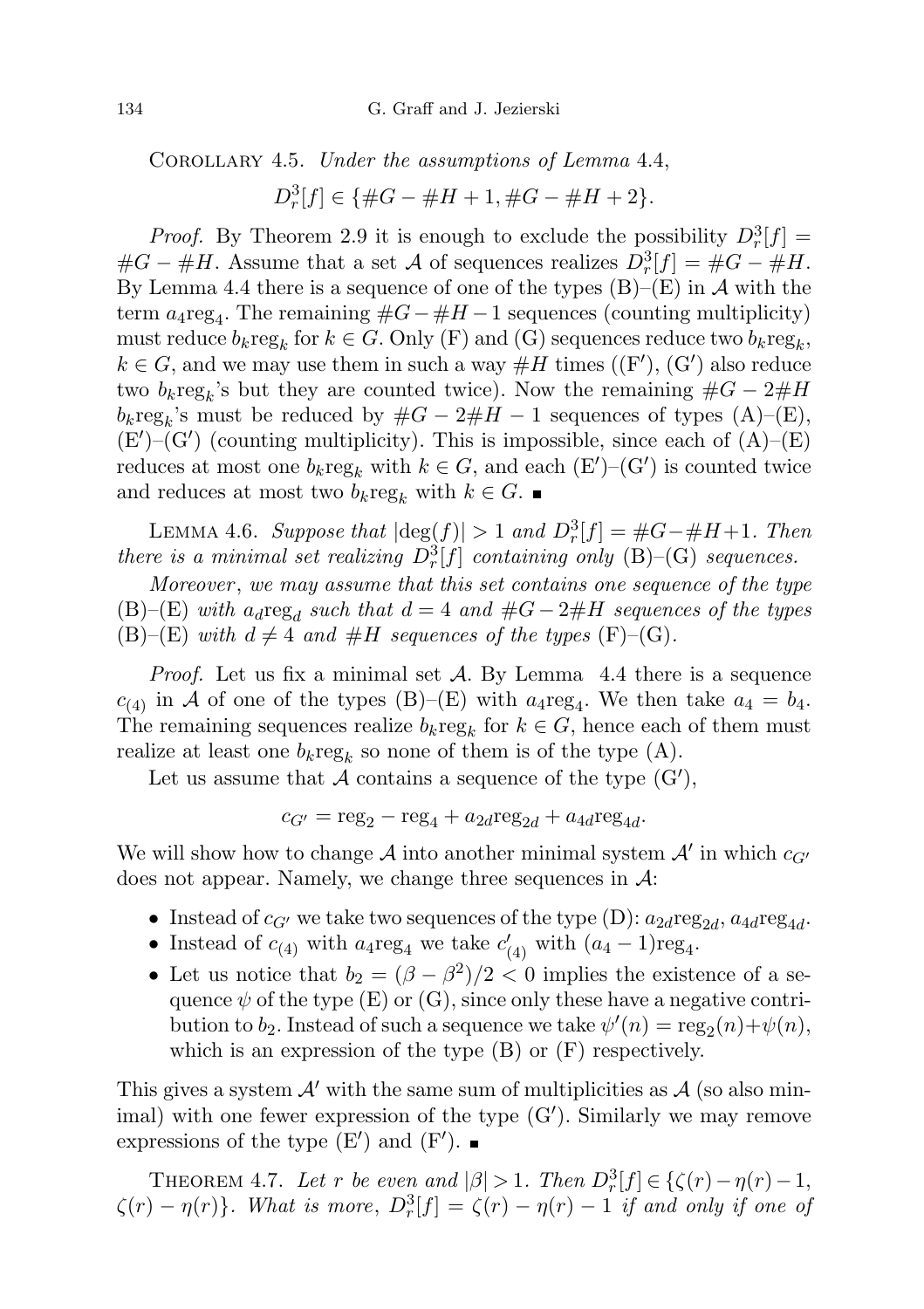the following two conjunctions holds:

(4.5) (i) 
$$
\zeta(r) - \eta(r) \ge \beta^2
$$
 and  $(\beta^2 - \beta)/2 - \eta(r) \ge 0$ ,  
\n(ii)  $\zeta(r) - 3\eta(r) \ge \beta - 2$  and  $(\beta^2 - \beta)/2 - \eta(r) \le -1$ .

Before giving the proof of the above theorem, we illustrate it by the following example:

EXAMPLE 4.8. Let  $f: S^3 \to S^3$  have degree  $\beta = 2$  and let  $r = 12$ . The Lefschetz numbers  $L(f^n)$  are equal to  $1-2^n$ . We represent this sequence (for  $n | 12$ ) in the form of a periodic expansion. We get  $b_1 = 1 - \beta = -1$ ,  $b_2 = (\beta - \beta^2)/2 = -1, b_4 = (\beta^2 - \beta^4)/4 = -3$ , thus

(4.6) 
$$
L(f^{n}) = -\text{reg}_{1}(n) - \text{reg}_{2}(n) - 3\text{reg}_{4}(n) + b_{3}\text{reg}_{3}(n) + b_{6}\text{reg}_{6}(n) + b_{12}\text{reg}_{12}(n).
$$

We have  $\zeta(12) = 6$  and  $\eta(12) = 2$ . Because  $\zeta(r) - 3\eta(r) = \beta - 2 = 0$  and  $(\beta^2 - \beta)/2 - \eta(r) = -1$ , we see that the condition (ii) of (4.5) is satisfied and thus  $D_r^3[f] = \zeta(r) - \eta(r) - 1 = 3$ . Indeed, we may take the following three sequences, which together realize  $\{L(f^n)\}_{n|12}$ :

$$
c_G(n) = \text{reg}_1(n) - \text{reg}_2(n) + b_3 \text{reg}_3(n) + b_6 \text{reg}_6(n),
$$
  
\n
$$
c_{C_1}(n) = -\text{reg}_1(n) - 3\text{reg}_4(n),
$$
  
\n
$$
c_{C_2}(n) = -\text{reg}_1(n) + b_{12} \text{reg}_{12}(n).
$$

*Proof of Theorem 4.7.* First notice that if  $|\beta| > 1$ , then  $D_2^3[f] = 1$  and  $D_4^3[f] = 2$ , thus we verify directly that for  $r = 2$  and  $r = 4$  the assertion holds. For  $r > 4$  we divide the proof into two cases.

PART (I):  $4 | r$ . By Corollary  $4.5, D_r^3[f] \in \{ \#G - \#H + 1, \#G - \#H + 2 \},\$ which by Proposition 3.3(2) for 4 | r and Lemma 3.4 is equal to  $\{\zeta(r)-\eta(r)-1,\right.$  $\zeta(r) - \eta(r)$ . We will now find conditions equivalent to the statement that  $D_r^3[f] = #G - #H + 1 = \zeta(r) - \eta(r) - 1.$ 

By Lemma 4.6 we may assume that there is a minimal set  $A$  of sequences realizing  $D_r^3[f]$  with  $\#H$  sequences of the types (F) or (G) and  $\#G-2\#H$ sequences of the types (B)–(F), which reduce  $b_k \text{reg}_k$  for  $k \neq 4$ , and one extra expression  $c_{(4)}$  of the type (B), (C), (D) or (E), which reduces  $b_4$ reg<sub>4</sub>. Thus there are  $\#G - \#H$  sequences plus one extra in A.

Let us denote the contribution of the single sequence  $c_{(4)}$  to the first two terms of the formula (4.1) by  $\epsilon_1 \text{reg}_1(n) + \epsilon_2 \text{reg}_2(n)$ , where  $(\epsilon_1, \epsilon_2) \in$  $\{(1,0),(-1,0),(0,0),(1,-1)\}.$ 

Let  $m_X$ , where  $X \in \{B, C, D, E, F, G\}$ , denote the number of sequences (not counting  $c_{(4)}$ ) of the given type in the minimal realization A. Then  $D_r^3[f] = #G - #H + 1$  if and only if there are integers

$$
(\epsilon_1, \epsilon_2) \in \{(1,0), (-1,0), (0,0), (1,-1)\}
$$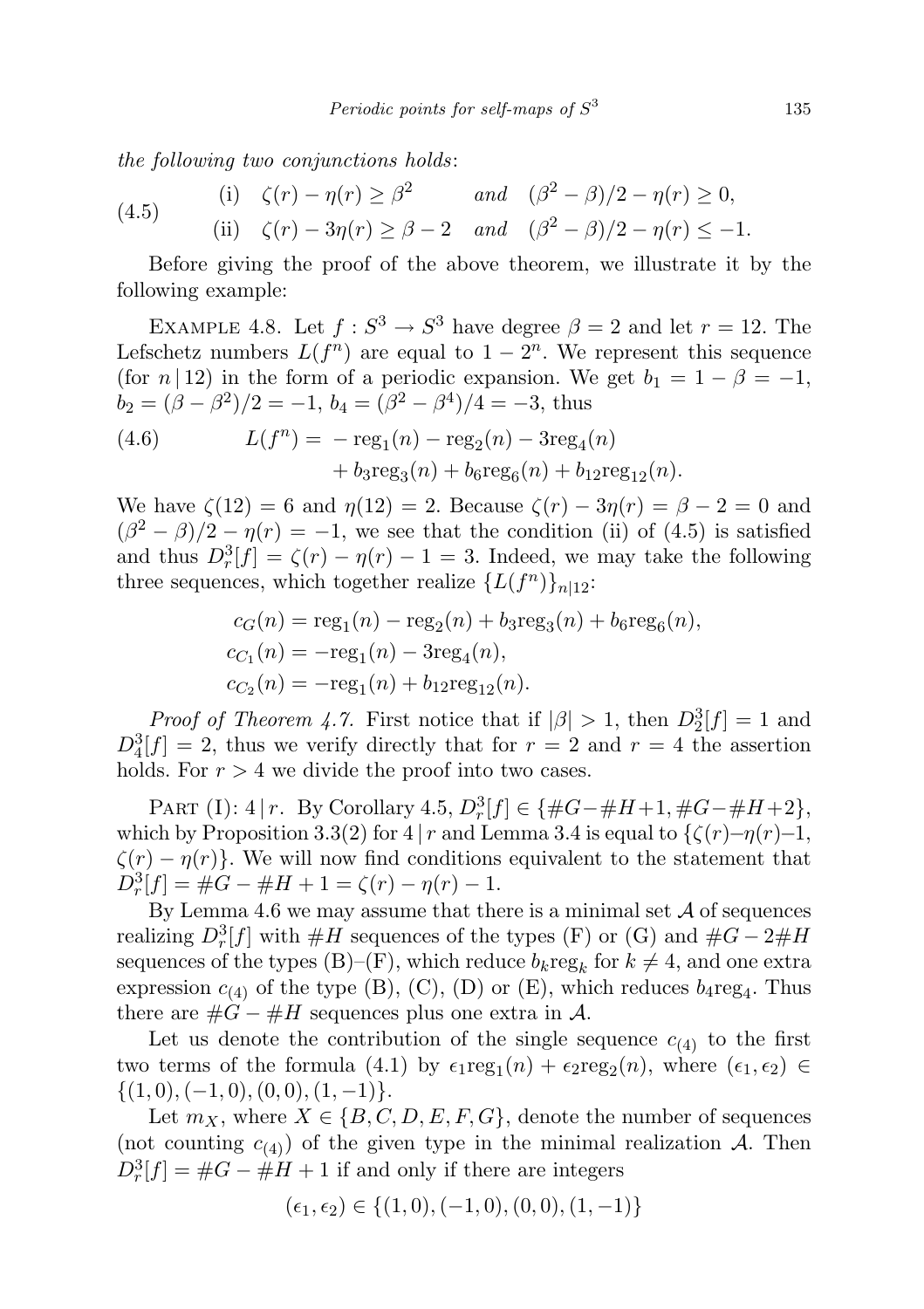such that the following system of equations has an integer solution in nonnegative unknowns  $m_X$ :

(4.7) 
$$
m_B + m_C + m_D + m_E + m_F + m_G = \#G - \#H,
$$

$$
m_B - m_C + m_E + m_F + m_G = b_1 - \epsilon_1,
$$

$$
-m_E - m_G = b_2 - \epsilon_2,
$$

$$
m_F + m_G = \#H,
$$

where the first and last equations describe the number of sequences (not counting  $c_{(4)}$ , and the second and third give their contribution to the first two terms of the periodic expansion.

The above system is equivalent to

(4.8) 
$$
m_D + m_B + m_F + m_G = \#G - \#H - m_C - m_E,
$$

$$
m_B + m_F + m_G = b_1 + m_C - m_E - \epsilon_1,
$$

$$
m_F + m_G = \#H,
$$

$$
m_G = -b_2 - m_E + \epsilon_2.
$$

Notice that:

- For any fixed  $m_C, m_E, (4.8)$  is a Cramer system with determinant  $+1$ , thus  $m_D, m_B, m_F, m_G$  are uniquely determined.
- If  $m<sub>C</sub>, m<sub>E</sub>$  are integers, then the other unknowns must be integers.
- For any fixed values of  $m_C, m_E \geq 0$  the solutions of (4.8) are nonnegative if and only if the following system of inequalities holds:

(4.9) 
$$
0 \le -b_2 - m_E + \epsilon_2 \le \#H \le b_1 + m_C - m_E - \epsilon_1
$$

$$
\le \#G - \#H - m_C - m_E.
$$

As a consequence, to find the solution of the system (4.7), it is enough to solve (4.9) with integer  $m_C, m_E$  such that  $m_C, m_E \ge 0$ . We rewrite (4.9) as a system of four inequalities:

$$
(4.10) \t\t m_E \le -b_2 + \epsilon_2,
$$

$$
(4.11) \t\t\t\t m_E \ge -b_2 + \epsilon_2 - \#H,
$$

(4.12) 
$$
m_C - m_E \ge \#H - b_1 + \epsilon_1,
$$

(4.13) 
$$
m_C \leq \frac{1}{2} \left( -b_1 + \#G - \#H + \epsilon_1 \right).
$$

The problem reduces to finding a point  $(m_C, m_E) \in \mathbb{Z}^2$  with  $m_C, m_E \geq 0$ for which the inequalities  $(4.10)$ – $(4.13)$  are satisfied.

We substitute the values of  $#G$  and  $#H$  using Lemma 3.3(2) and Lemma 3.4 and the values of  $b_1$  and  $b_2$  calculated directly:

$$
#G = \zeta(r) - 3, \quad #H = \eta(r) - 1, \quad b_1 = 1 - \beta, \quad b_2 = \frac{1}{2}(\beta - \beta^2).
$$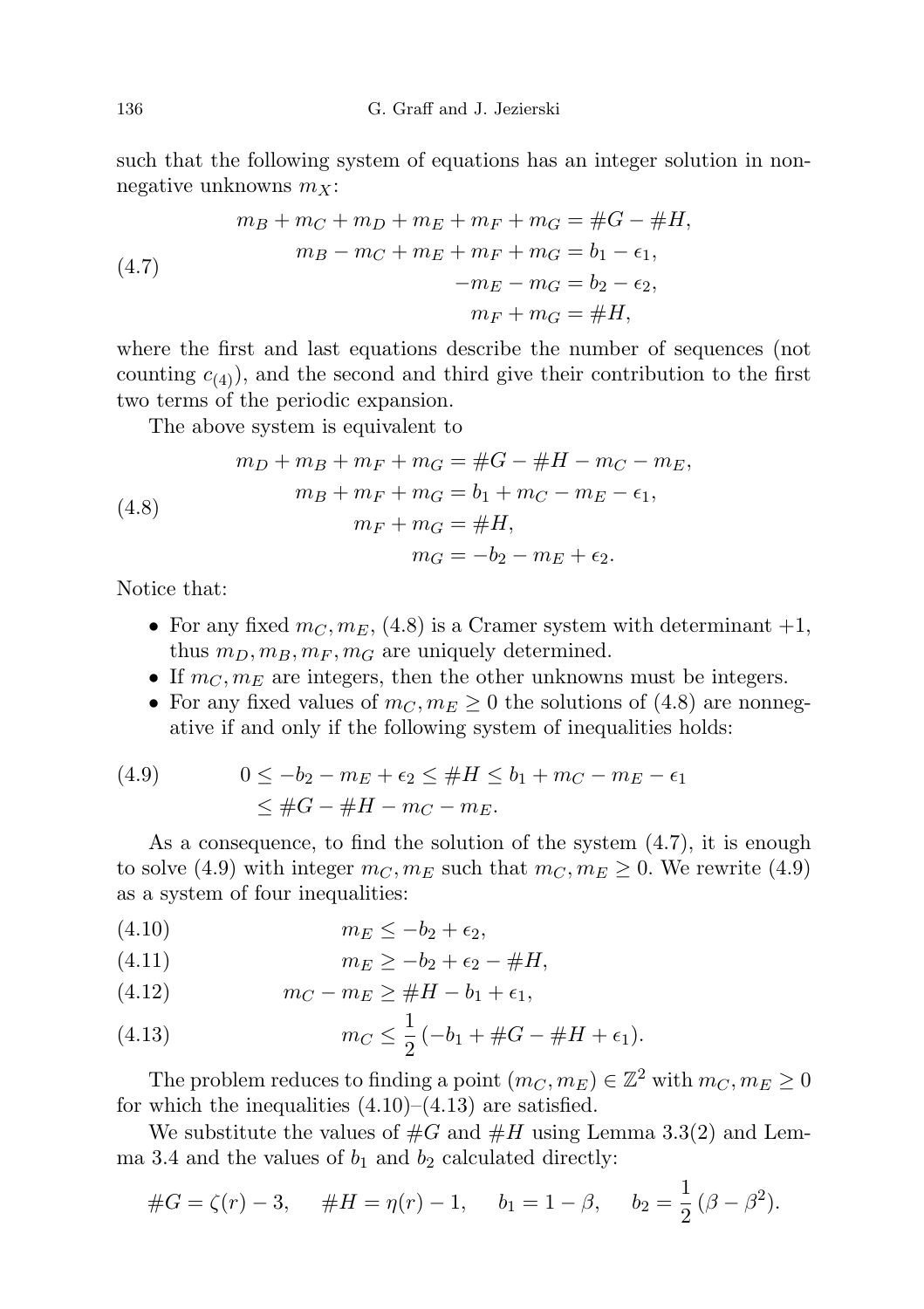Then the inequalities  $(4.10)$ – $(4.13)$  can be rewritten (in a different order) as

(4.14) 
$$
m_C \leq \frac{1}{2} \left( \zeta(r) - \eta(r) + \beta - 3 + \epsilon_1 \right),
$$

(4.15) 
$$
m_E \geq \frac{1}{2} (\beta^2 - \beta) - \eta(r) + 1 + \epsilon_2,
$$

(4.16) 
$$
m_E \leq \frac{1}{2} (\beta^2 - \beta) + \epsilon_2,
$$

(4.17) 
$$
m_E \le m_C - \eta(r) - \beta + 2 - \epsilon_1.
$$

Now the problem transforms into the following: for which  $r \in \mathbb{N}$  and  $\beta \in \mathbb{Z}$  (4 | r,  $|\beta| > 2$ ) can one choose  $(\epsilon_1, \epsilon_2) \in \{(0, 0), (1, 0), (-1, 0), (1, -1)\}\$ so that the inequalities  $(4.14)$ – $(4.17)$  have a nonnegative integer solution  $(m_C, m_E)$ ? To simplify the notations we write

$$
b = \frac{1}{2} (\zeta(r) - \eta(r) + \beta - 3 + \epsilon_1),
$$
  
\n
$$
c = \frac{1}{2} (\beta^2 - \beta) - \eta(r) + 1 + \epsilon_2,
$$
  
\n
$$
d = \frac{1}{2} (\beta^2 - \beta) + \epsilon_2,
$$
  
\n
$$
e = -\eta(r) - \beta + 2 - \epsilon_1.
$$

Now the system of inequalities  $(4.14)$ – $(4.17)$  takes the form

(4.18)  $m_C \leq b$ ,  $c \leq m_E$ ,  $m_E \leq d$ ,  $m_E \leq m_C + e$ .

LEMMA 4.9. Let  $b, c, d, e \in \mathbb{R}$  satisfy  $c, e \in \mathbb{Z}$  and  $c \leq d$ . Then the inequalities (4.18) have a nonnegative integer solution  $(m_C, m_E)$  if and only if  $b \geq 0, d \geq 0,$  and  $\max\{c, 0\} \leq [b] + e$ , where  $[b]$  denotes the integer part of b.

To prove the above lemma it is enough to notice that the first three inequalities describe  $(-\infty, b] \times [c, d]$  while the last defines the closed halfplane under the line  $m_E = m_C + e$  in  $(m_C, m_E)$  coordinates.

Finally, by Lemma 4.9 the problem becomes: for which  $\beta$  and r can one choose  $(\epsilon_1, \epsilon_2)$  such that the following inequalities hold:

(4.19) 
$$
\zeta(r) - \eta(r) + \beta - 3 + \epsilon_1 \ge 0,
$$

(4.20) 
$$
\frac{1}{2} (\beta^2 - \beta) + \epsilon_2 \ge 0,
$$

(4.21) 
$$
\max \left\{ \frac{1}{2} (\beta^2 - \beta) - \eta(r) + 1 + \epsilon_2, 0 \right\}
$$

$$
\leq \left[ \frac{1}{2} (\zeta(r) - \eta(r) + \beta - 3 + \epsilon_1) \right] - \eta(r) - \beta + 2 - \epsilon_1.
$$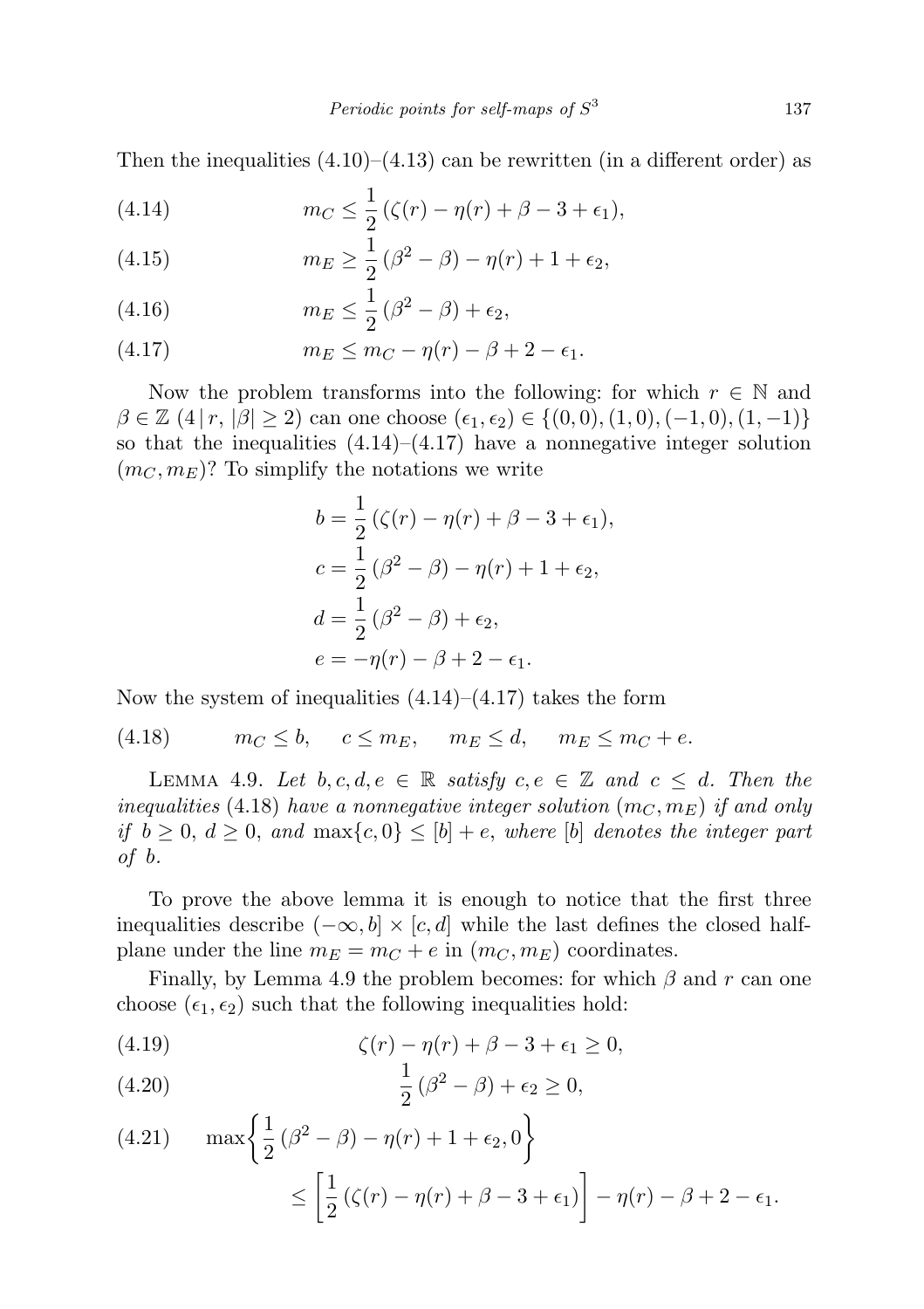We notice that the inequality (4.20) always holds. In fact,  $|\beta| \ge 2$  implies  $\beta^2 - \beta \ge 2$  and  $\frac{1}{2}(\beta^2 - \beta) + \epsilon_2 \ge 1 - 1 = 0$ .

Now we study (4.19). We will consider four cases.

CASE (1):  $\zeta(r) - \eta(r) + \beta \leq 1$ . Then the inequality (4.19) never holds, hence the system has no solution.

Case (2):  $\zeta(r) - \eta(r) + \beta = 2$  and Case (3):  $\zeta(r) - \eta(r) + \beta = 3$  will be discussed separately below.

CASE (4):  $\zeta(r) - \eta(r) + \beta \geq 4$ . Then (4.19) holds for each  $\epsilon_1$ .

We will consider these cases (in reverse order: starting from Case 4 to Case 1) as assumptions in the next subcases. We will look for solutions of the inequality (4.21).

CASE (4). We assume that  $\zeta(r) - \eta(r) + \beta \geq 4$  (the inequality (4.19) holds for each  $\epsilon_1$ ). To get rid of the maximum and the integer part in (4.21) we consider several subcases.

SUBCASE  $(4 \geq)$ :  $\frac{1}{2}(\beta^2 - \beta) - \eta(r) \geq 0$ . Now  $c = \frac{1}{2}$  $\frac{1}{2}(\beta^2 - \beta) - \eta(r) + 1 + \epsilon_2$  $≥ 0$ , since  $\epsilon_2 \in \{-1,0\}$ . The inequality (4.21) takes the form 1  $\frac{1}{2}(\beta^2-\beta)-\eta(r)+1+\epsilon_2\leq \biggl[\frac{1}{2}% {\displaystyle\int} d\mathbf{r}\biggr]$  $\frac{1}{2}(\zeta(r)-\eta(r)+\beta-3+\epsilon_1)\bigg]-\eta(r)-\beta+2-\epsilon_1,$ or

$$
\frac{1}{2}(\beta^2+\beta)-1+\epsilon_1+\epsilon_2\leq \left[\frac{1}{2}(\zeta(r)-\eta(r)+\beta-3+\epsilon_1)\right].
$$

If the above inequality holds for some  $(\epsilon_1, \epsilon_2) \in \{(0, 0), (1, 0), (-1, 0), (1, -1)\}\$ then it also holds for  $(-1, 0)$ , thus it is enough to solve

$$
\frac{1}{2}(\beta^2+\beta)-2\leq \left[\frac{1}{2}(\zeta(r)-\eta(r)+\beta-4)\right],
$$

hence

$$
\frac{1}{2}(\beta^2 + \beta) \le \left[\frac{1}{2}(\zeta(r) - \eta(r) + \beta)\right].
$$

SUBSUBCASE  $(4 \geq$ even):  $\zeta(r) - \eta(r) + \beta$  is even. Now we may omit the integer part:

$$
\frac{1}{2}(\beta^2+\beta) \le \frac{1}{2}(\zeta(r)-\eta(r)+\beta),
$$

which implies

$$
\beta^2 \le \zeta(r) - \eta(r).
$$

SUBSUBCASE  $(4.\geq .odd)$ :  $\zeta(r) - \eta(r) + \beta$  is odd. Now we get

$$
\frac{1}{2}(\beta^2 + \beta) \le \frac{1}{2}(\zeta(r) - \eta(r) + \beta) - \frac{1}{2},
$$

which implies

$$
\beta^2 \le \zeta(r) - \eta(r) - 1.
$$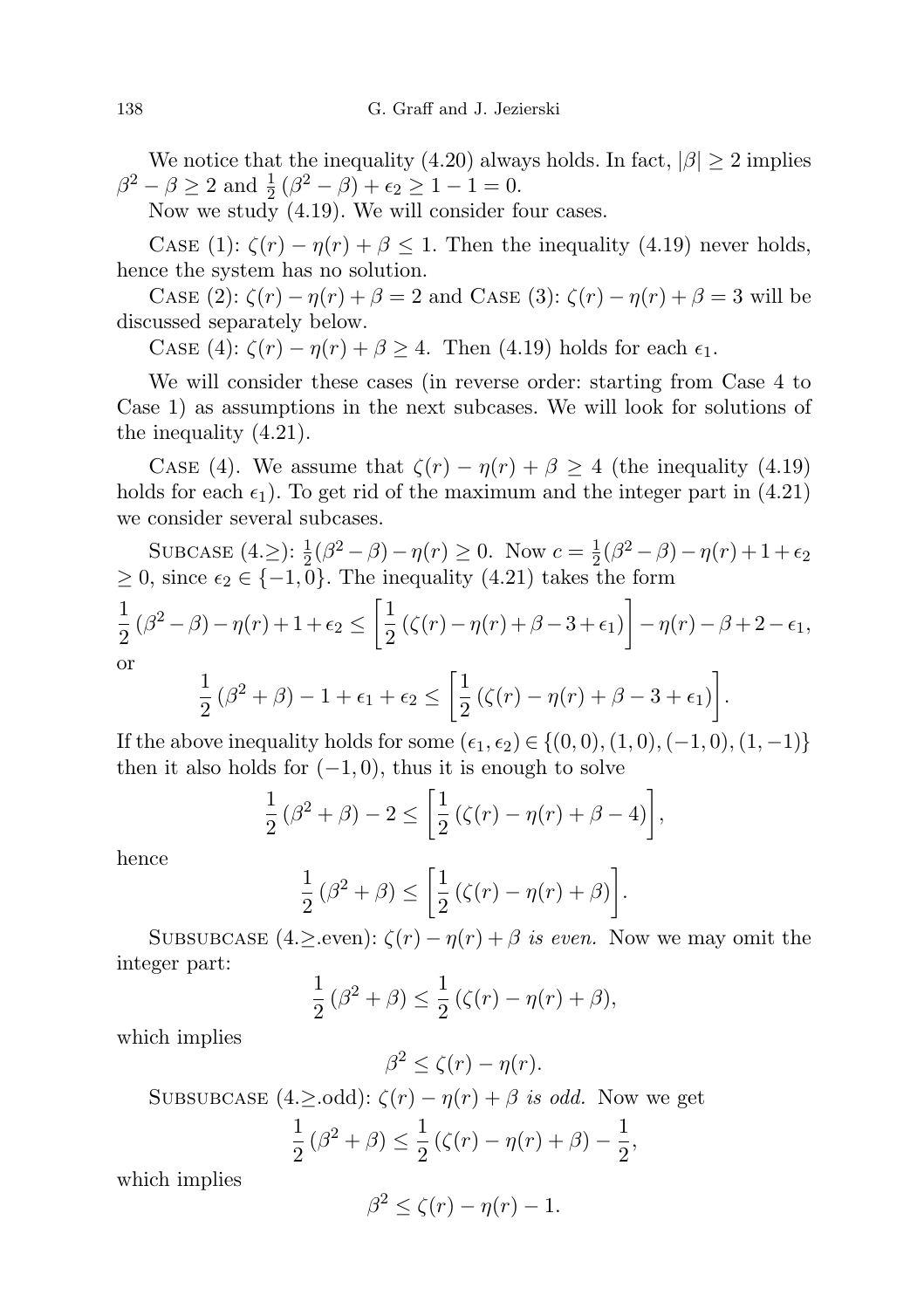139

Moreover, we notice that in this subsubcase the above inequality is equivalent to

$$
\beta^2 \le \zeta(r) - \eta(r).
$$

In fact, by the parity assumption in this subsubcase we have  $\zeta(r) - \eta(r) + \beta$  $\equiv 1 \pmod{2}$ , and thus  $\zeta(r) - \eta(r) - \beta^2 \equiv 1 \pmod{2}$ . As a consequence, the equality  $\beta^2 = \zeta(r) - \eta(r)$  cannot hold.

Thus the assumptions of Case 4, Subcase  $(4.\ge)$  and the above inequality give the following system of conditions:

(4.22) 
$$
\zeta(r) - \eta(r) + \beta \ge 4, \quad \frac{\beta^2 - \beta}{2} - \eta(r) \ge 0, \quad \zeta(r) - \eta(r) \ge \beta^2.
$$

SUBCASE  $(4, <)$ :  $\frac{1}{2}(\beta^2 - \beta) - \eta(r) < 0$ . Now  $c = \frac{1}{2}$  $\frac{1}{2}(\beta^2 - \beta) - \eta(r) + 1 + \epsilon_2$  $\leq 0$  (for any  $\epsilon_2$ ), hence the inequality (4.21) becomes

$$
0 \leq \left[\frac{1}{2}\left(\zeta(r) - \eta(r) + \beta - 3 + \epsilon_1\right)\right] - \eta(r) - \beta + 2 - \epsilon_1.
$$

Let us notice that if the above inequality holds for some  $\epsilon_1 \in \{-1, 0, 1\}$  then it also holds for  $\epsilon_1 = -1$ , hence we get

$$
\eta(r) + \beta - 3 \leq \left[\frac{1}{2}\left(\zeta(r) - \eta(r) + \beta\right) - 2\right].
$$

SUBSUBCASE  $(4,<sub>even</sub>): \zeta(r) - \eta(r) + \beta$  is even. Now  $\eta(r) + \beta - 3 \le$ 1  $\frac{1}{2} (\zeta(r) - \eta(r) + \beta) - 2$  or

$$
\zeta(r) - 3\eta(r) \ge \beta - 2.
$$

SUBSUBCASE  $(4,< .\text{odd})$ :  $\zeta(r) - \eta(r) + \beta$  is odd. Now  $\eta(r) + \beta - 3 \le$ 1  $\frac{1}{2}(\zeta(r)-\eta(r)+\beta)-2-\frac{1}{2}$  $\frac{1}{2}$ , hence we get

$$
\zeta(r) - 3\eta(r) \ge \beta - 1.
$$

Moreover, in this subsubcase the above inequality is equivalent to

$$
\zeta(r) - 3\eta(r) \ge \beta - 2.
$$

In fact, the equality  $\zeta(r) - 3\eta(r) = \beta - 1$  cannot hold because of the parity assumptions in  $(4,<sub>odd</sub>)$ .

Thus, Case 4, Subcase (4.<) and the above inequality give the following system of conditions:

(4.23) 
$$
\zeta(r) - \eta(r) + \beta \ge 4, \quad \frac{\beta^2 - \beta}{2} - \eta(r) \le -1, \quad \zeta(r) - 3\eta(r) \ge \beta - 2.
$$

CASE (3):  $\zeta(r) - \eta(r) + \beta = 3$ . The assumption of Case 3 implies that

$$
b = \frac{1}{2} (\zeta(r) - \eta(r) + \beta - 3 + \epsilon_1) = \frac{1}{2} \epsilon_1.
$$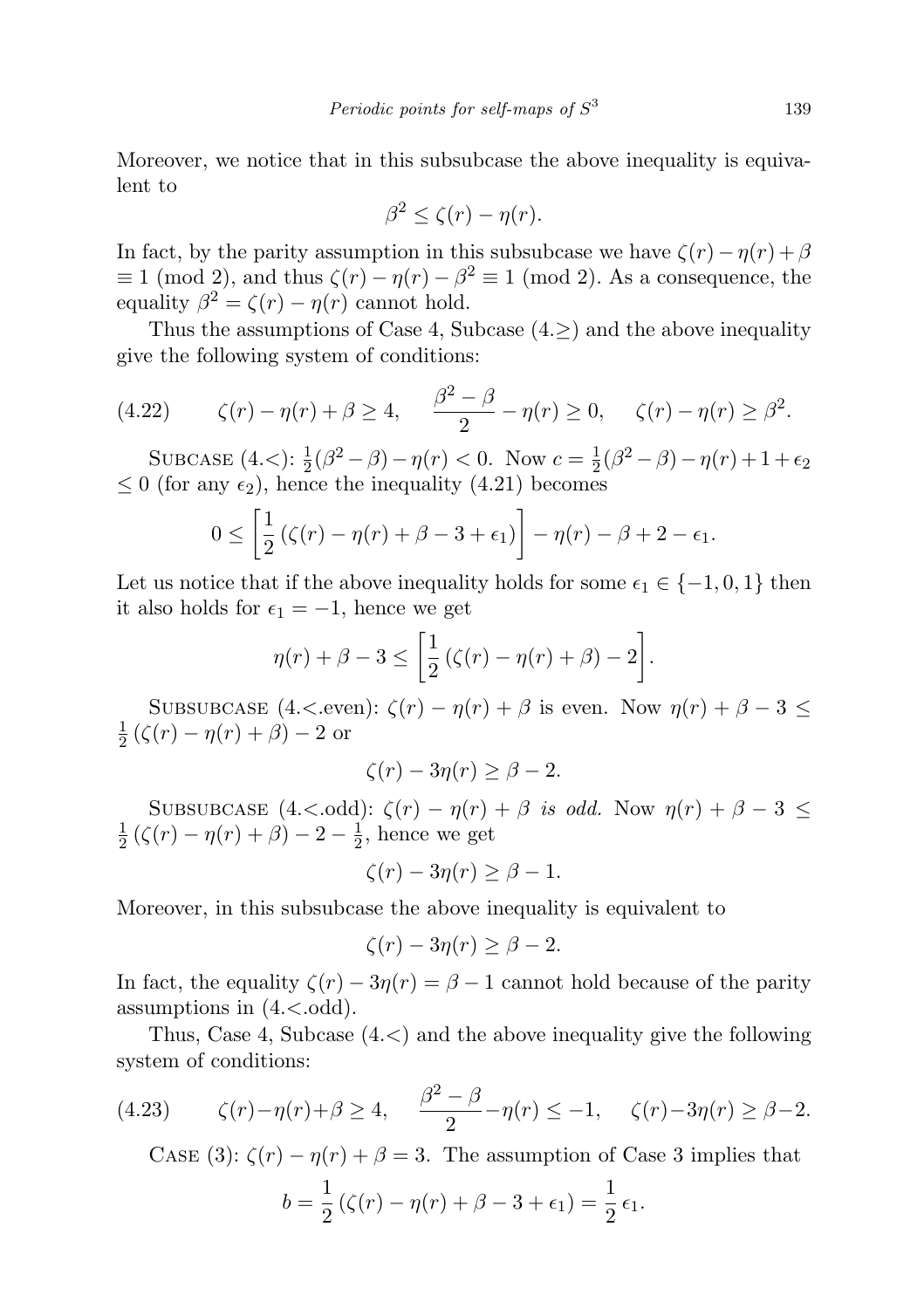Now  $b \geq 0$  for  $\epsilon_1 = 0$  or  $\epsilon_1 = 1$ .

SUBCASE (3.0):  $\epsilon_1 = 0$ . Since  $\epsilon_1 = 0$  implies  $\epsilon_2 = 0$ , the inequality (4.21) takes the form

$$
\max\left\{\frac{1}{2}(\beta^2 - \beta) - \eta(r) + 1, 0\right\} \le -\eta(r) - \beta + 2.
$$

SUBSUBCASE  $(3.0. \ge)$ :  $\frac{1}{2}(\beta^2 - \beta) - \eta(r) + 1 \ge 0$ . Now we get

$$
\frac{1}{2}(\beta^2 - \beta) - \eta(r) + 1 \le -\eta(r) - \beta + 2,
$$

which is equivalent to

 $\beta^2 + \beta \leq 2$ 

and the last holds only for  $\beta = -2$ . Then  $(3.0. \ge)$  and the assumptions of Case (3) take the form  $4 \geq \eta(r)$  and  $\zeta(r) = \eta(r) + 5$  respectively. Since  $\eta(r) | \zeta(r)$ , we obtain  $\eta(r) = 1$  and  $\zeta(r) = 6$ . This implies  $r = 2^5$ .

SUBSUBCASE (3.0.\frac{1}{2}(\beta^2 - \beta) - \eta(r) + 1 < 0. We get  

$$
0 \le -\eta(r) - \beta + 2
$$
.

In other words,  $\eta(r) \leq -\beta + 2$ . On the other hand, the assumption (3.0.<) gives  $\beta^2 - \beta < 2\eta(r) - 2$ . The above inequalities imply  $\beta^2 + \beta - 2 < 0$ , which is never true for  $|\beta| > 1$ .

SUBCASE (3.1):  $\epsilon_1 = 1$ . The inequality (4.21) takes the form

$$
\max\left\{\frac{1}{2}(\beta^2 - \beta) - \eta(r) + 1 + \epsilon_2, 0\right\} \le -\eta(r) - \beta + 1.
$$

Since  $\epsilon_2$  may be 0 or -1, here we may put  $\epsilon_2 = -1$ , which implies

$$
\max\left\{\frac{1}{2}(\beta^2 - \beta) - \eta(r), 0\right\} \le -\eta(r) - \beta + 1.
$$

SUBSUBCASE  $(3.1. \ge)$ :  $\frac{1}{2}(\beta^2 - \beta) - \eta(r) \ge 0$ . Now

$$
\frac{1}{2}(\beta^2 - \beta) - \eta(r) \le -\eta(r) - \beta + 1
$$

implies  $\beta^2 + \beta - 2 \leq 0$ , hence  $\beta = -2$ . Then the assumption of Case 3,  $\zeta(r) - \eta(r) + \beta = 3$ , gives  $\zeta(r) = \eta(r) + 5$ . On the other hand, the condition  $(3.1. \geq)$  takes the form  $3 \geq \eta(r)$ . Again  $\eta(r) | \zeta(r)$  implies  $\eta(r) = 1, \zeta(r) = 6$ and thus  $r = 2^5$ .

SUBSUBCASE  $(3.1. <): \frac{1}{2}(\beta^2 - \beta) - \eta(r) < 0$ . The inequality  $(4.21)$  takes the form

$$
0 \le -\eta(r) - \beta + 1,
$$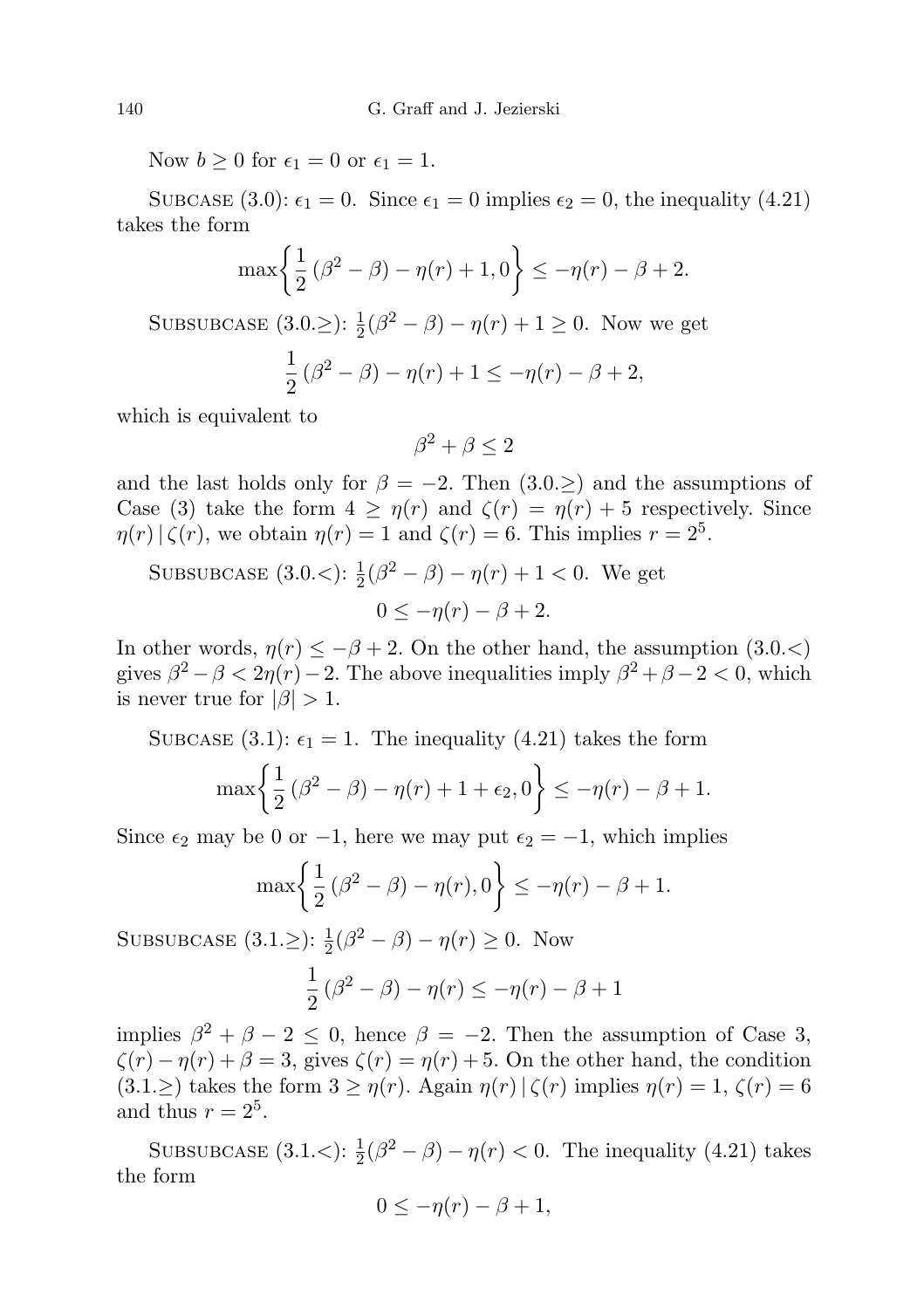hence implies  $\eta(r) \leq -\beta + 1$ . We combine this inequality with the condition  $(3.1<)$  to get

$$
\frac{1}{2}(\beta^2 - \beta) < \eta(r) \le -\beta + 1.
$$

This implies the inequality

$$
\frac{1}{2}(\beta^2 - \beta) < -\beta + 1,
$$

which is not valid for any  $|\beta| > 1$ .

CASE (2):  $\zeta(r) - \eta(r) + \beta = 2$ . Here we get  $b=\frac{1}{2}$  $\frac{1}{2} (\zeta(r) - \eta(r) + \beta - 3 + \epsilon_1) = \frac{1}{2} (\epsilon_1 - 1).$ 

Notice that  $b \ge 0$  only for  $\epsilon_1 = +1$ , and then  $b = 0$ . This shows that (4.21) has the form

$$
\max\left\{\frac{1}{2}(\beta^2 - \beta) - \eta(r) + 1 + \epsilon_2, 0\right\} \le -\eta(r) - \beta + 1.
$$

Since  $\epsilon_2$  may be 0 or −1, it is enough to consider  $\epsilon_2 = -1$ . We then get

$$
\max\left\{\frac{1}{2}\left(\beta^2-\beta\right)-\eta(r),0\right\}\leq -\eta(r)-\beta+1.
$$

SUBCASE  $(2. \ge)$ :  $\frac{1}{2}(\beta^2 - \beta) - \eta(r) \ge 0$ . The inequality  $(4.21)$  takes the form

$$
\frac{1}{2}(\beta^2 - \beta) - \eta(r) \le -\eta(r) - \beta + 1,
$$

which implies  $\beta^2 + \beta \leq 2$ , hence  $\beta = -2$ . Moreover,  $(2 \geq)$  and the condition of Case (2) become  $3 \geq \eta(r)$  and  $\zeta(r) = \eta(r) + 4$  respectively. Since  $\eta(r)|\zeta(r)$ , there are two possibilities:  $\eta(r) = 1$  or  $\eta(r) = 2$ . In the first case  $\zeta(r) = 5$  and  $r = 2<sup>4</sup>$ . In the second case  $\zeta(r) = 6$  and  $r = 2<sup>2</sup>p$  where p is a prime number greater than 2. Now we get either

- $\beta = -2$  and  $r = 2^4$ , or
- $\beta = -2$  and  $r = 4p$  for an odd prime p.

SUBCASE  $(2<): \frac{1}{2}(\beta^2 - \beta) - \eta(r) < 0$ . Now the inequality (4.21) takes the form  $0 \leq -\eta(r) - \beta + 1$ , which implies  $\eta(r) \leq -\beta + 1$ . On the other hand, the condition  $(2<)$  gives  $\beta^2 - \beta < 2\eta(r)$ . This implies  $\beta^2 + \beta < 2$ , which has no solution for  $|\beta| > 1$ .

Summing up the previous considerations, we conclude that  $D_r^3[f] =$  $\zeta(r) - \eta(r) - 1$  if and only if one of the following five conditions holds (cf.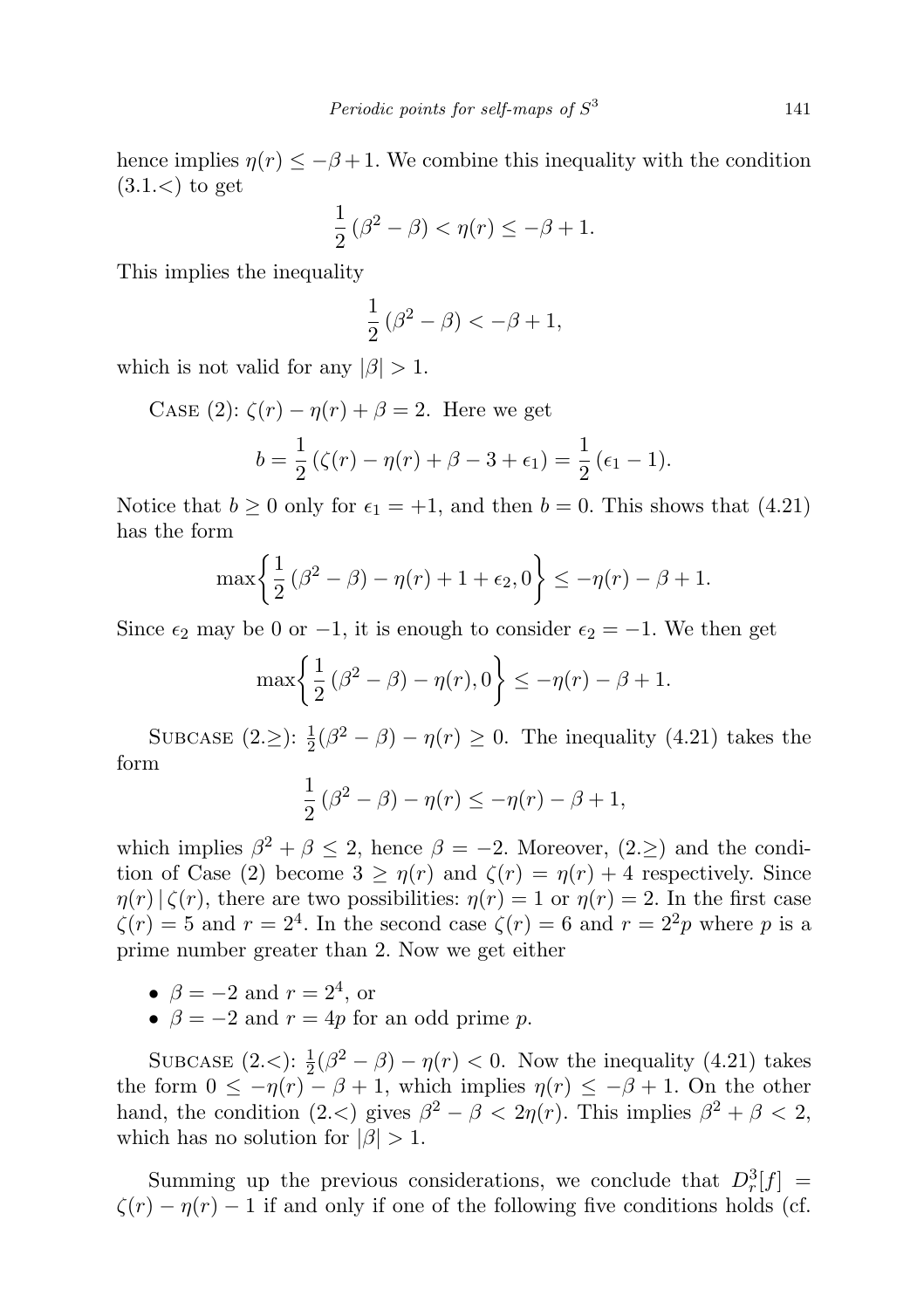$(4.22), (4.23), \text{ Cases } (3) \text{ and } (2)$ :

(1) 
$$
\zeta(r) - \eta(r) + \beta \ge 4
$$
,  $\zeta(r) - \eta(r) \ge \beta^2$ ,  $\frac{\beta^2 - \beta}{2} - \eta(r) \ge 0$ ,  
\n(2)  $\zeta(r) - \eta(r) + \beta \ge 4$ ,  $\zeta(r) - 3\eta(r) \ge \beta - 2$ ,  $\frac{\beta^2 - \beta}{2} - \eta(r) \le -1$ ,

- (3)  $\beta = -2$  and  $r = 16$ ,
- (4)  $\beta = -2$  and  $r = 32$ ,
- (5)  $\beta = -2$  and  $r = 4p$  for an odd prime p.

We now show that

 $[(i)$  or  $(ii)] \Leftrightarrow [(1)$  or  $(2)$  or  $(3)$  or  $(4)$  or  $(5)$ ,

where (i) and (ii) are the conditions of Theorem 4.5, which we recall below:

(4.24) (i) 
$$
\zeta(r) - \eta(r) \ge \beta^2
$$
 and  $(\beta^2 - \beta)/2 - \eta(r) \ge 0$ ,  
\n(ii)  $\zeta(r) - 3\eta(r) \ge \beta - 2$  and  $(\beta^2 - \beta)/2 - \eta(r) \le -1$ .

First we prove that (ii) $\Leftrightarrow$  (2).

 $\Leftarrow$  is trivial. To prove ⇒ it suffice to show that the second and third inequalities in (2) imply the first. The second and the third inequality give respectively  $\zeta(r) - \eta(r) \geq 2\eta(r) + \beta - 2$  and  $\eta(r) \geq (\beta^2 - \beta)/2 + 1$ . This implies that  $\zeta(r) - \eta(r) \geq \beta^2$ , and as  $\beta^2 \geq 4 - \beta$  for  $\beta \neq -2$ , we see that the first inequality results from the second and the third for  $\beta \neq -2$ . If  $\beta = -2$ , we get  $\eta(r) \geq 4$  and we should check whether  $\zeta(r)-\eta(r) \geq 2\eta(r)-4$  implies  $\zeta(r) - \eta(r) > 6$ . This is obviously satisfied if  $\eta(r) > 4$ , and for  $\eta(r) = 4$  we find (because  $4 | r$ ) that  $\zeta(r)$  must be greater than 10, so  $\zeta(r) - \eta(r) \ge 6$  is also satisfied in this case.

It remains to show that

(i)  $\Leftrightarrow$  [(1) or (3) or (4) or (5)].

 $\Leftarrow$  (1) implies (i) in a trivial way. Then we check case by case that each of (3), (4), (5) implies (i).

 $\Rightarrow$  We show that (i) and the negation of (1) imply the alternative [(3) or  $(4)$  or  $(5)$ .

Recall that (i) means

$$
\zeta(r) - \eta(r) \ge \beta^2
$$
 and  $\frac{\beta^2 - \beta}{2} - \eta(r) \ge 0$ .

Now the negation of (1) means in particular that

$$
\zeta(r) - \eta(r) + \beta < 4.
$$

The above two inequalities imply  $\beta^2 \leq \zeta(r) - \eta(r) < 4 - \beta$ , hence  $\beta^2 + \beta - 4$  $< 0$ , which holds only for  $\beta = -2$ . This in turn implies that the above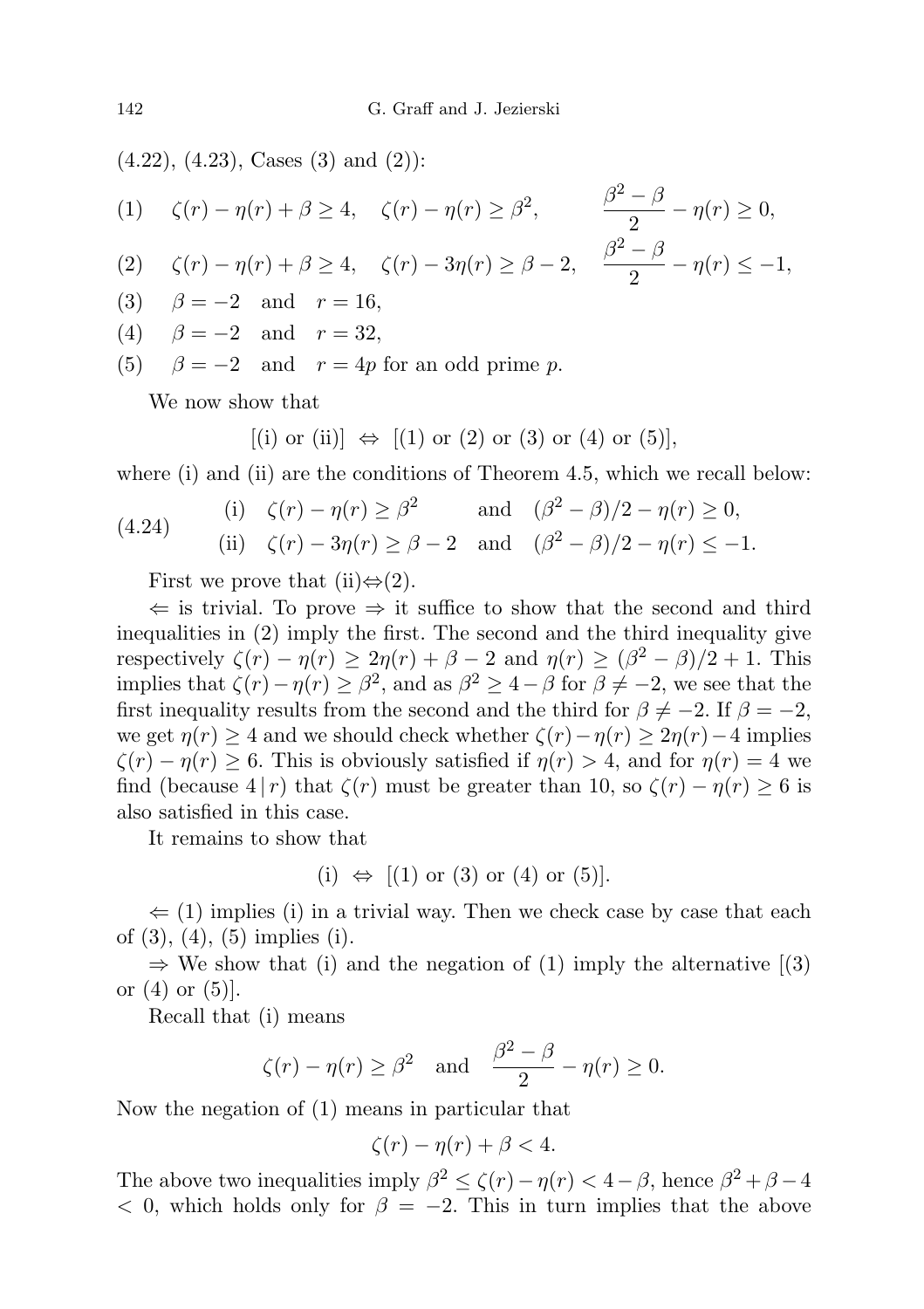inequalities take the forms

$$
\zeta(r) - \eta(r) \ge 4, \quad \eta(r) \le 3, \quad \zeta(r) - \eta(r) < 6.
$$

Now we get  $(\zeta(r) - \eta(r) = 4 \text{ or } 5)$  and  $\eta(r) \leq 3$ .

If  $\zeta(r) - \eta(r) = 5$  then  $\eta(r) = 1$ , hence  $r = 2^5 = 32$ , so we get (4).

If  $\zeta(r) - \eta(r) = 4$  then  $\eta(r) = 1$  or 2. For  $\eta(r) = 1$  we get  $r = 2^4 = 16$ , so we obtain (3). Finally, for  $\eta(r) = 2$ , we obtain  $r = 4p$ , where p is an odd prime, which gives (5). This ends the proof of Part I.

PART (II): 2 | r but  $4 \nmid r$ . Since  $b_4 = 0$ , we see that  $D_r^3[f] \in \{ \#G - \#H,$  $\#G - \#H + 1$  = { $\zeta(r) - \eta(r) - 1$ ,  $\zeta(r) - \eta(r)$ }, where the last equality results from Lemma 3.4 and Proposition 3.3(2) for  $4 \nmid r$ .

Searching for conditions equivalent to  $D_r^3[f] = #G - #H$ , we repeat the same reasoning as in the case  $4 | r$ , with the only difference being that we do not need an additional sequence to reduce  $b_4$ reg<sub>4</sub>, so we have to find nonnegative integer solutions of (4.7) without parameters  $\epsilon_1$ ,  $\epsilon_2$ .

Then similar computations give conditions (i) and (ii) of (4.5), which completes the proof of the theorem.

Acknowledgements. The authors are grateful to Marcin Nowak-Przygodzki for devising a computer program which successfully tested the results of the paper. The program is available at http://www.mif.pg.gda.pl/ homepages/graff/s3.html.

The research was supported by KBN grant No 1 P03A 03929.

## References

- [1] I. K. Babenko and S. A. Bogatyi, The behavior of the index of periodic points under iterations of a mapping, Math. USSR-Izv. 38 (1992), 1–26.
- [2] R. F. Brown, The Lefschetz Fixed Point Theorem, Scott, Foresman and Co., Glenview, 1971.
- [3] S. N. Chow, J. Mallet-Paret and J. A. Yorke, A periodic point index which is a bifurcation invariant, in: Geometric Dynamics (Rio de Janeiro, 1981), Lecture Notes in Math. 1007, Springer, Berlin, 1983, 109–131.
- [4] A. Dold, Fixed point indices of iterated maps, Invent. Math. 74 (1983), 419–435.
- [5] G. Graff, Minimal number of periodic points for smooth self-maps of two-holed 3 dimensional closed ball, Topol. Methods Nonlinear Anal. 33 (2009), 121–130.
- [6] G. Graff and J. Jezierski, Minimal number of periodic points for  $C^1$  self-maps of compact simply-connected manifolds, Forum Math. 21 (2009), 491–509.
- [7] G. Graff and P. Nowak-Przygodzki, Fixed point indices of iterations of  $C^1$  maps in  $\mathbb{R}^3$ , Discrete Contin. Dynam. Systems 16 (2006), 843-856.
- [8] M. Greenberg, Lectures on Algebraic Topology, Benjamin, Menlo Park, CA, 1971.
- [9] J. Jezierski, Wecken's theorem for periodic points in dimension at least  $3$ , Topology Appl. 153 (2006), 1825–1837.